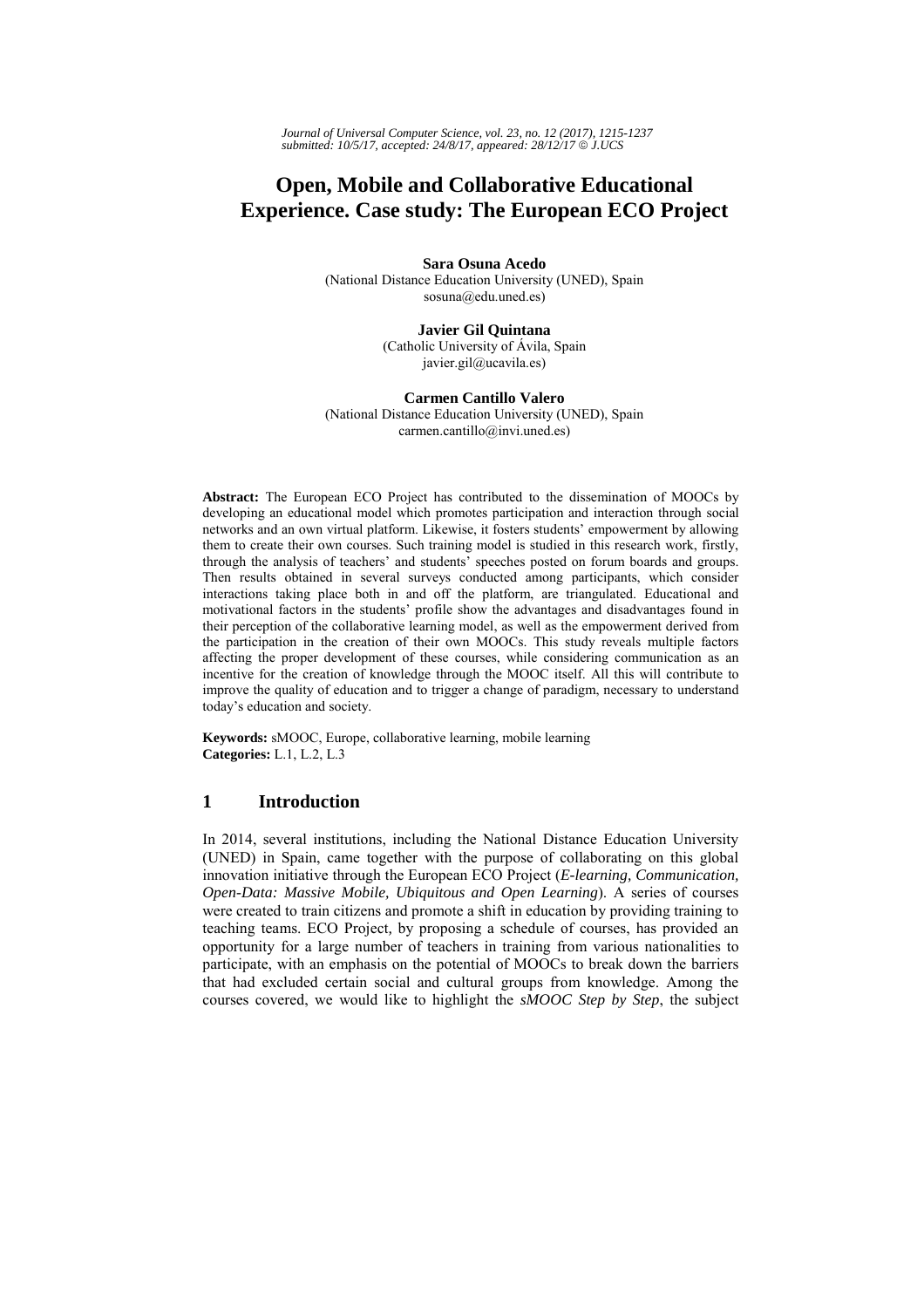matter of our analysis, which endows students with the skills necessary to be able to create their own MOOC, providing space for everybody's participation in the creation of new subjects and learning environments. This is an ECO course delivered in six languages simultaneously (Spanish, English, French, Italian, Portuguese and German). It is shared by a teaching team and students from each one of the six languages, making the training massive and open to other cultures and nationalities. It contributes to "breaking down the inflexibility of classic virtual environments, where learning activities take place, in order to open up education to thousands of people with different learning interests, which has led to the socialisation and democratisation of learning at a worldwide scale" [Cantillo-Valero 14]. We start off with the idea that students are very participative and co-responsible for their own learning, needing only virtual users and passwords to interact with the massive, open and online courses.

ECO considers MOOCs as the concept of open source and open access education, in accordance with the movement for open educational resources with no restrictions whatsoever in accessing, reusing or adapting the MOOC contents. Although there are other commercial versions of MOOCs, at ECO we endorse a successful and sustainable model of open and mobile education practices [Gil-Quintana, Camarero-Cano, Cantillo-Valero & Osuna-Acedo 17]. This proposal is being presented as an invitation to reflect upon the role that massive, online and open education plays today, in the 21st Century. *sMOOC Step by Step* allows students to specialise in the steps to be followed, once the minimum access requirements have been met, to create a sMOOC, request space on the project's virtual platform and become *e-teachers*. Such process demands, therefore, a highly engaged and collaborative role from students in the course, making them the focus of attention as web actors [Pisani and Piotet 09]. As stated by Osuna-Acedo, "the real challenge is to get the players in the virtual settings to adopt the right interactive attitude that will engage individuals as active cultural agents in the creation of the cyberculture of the 21st Century"[Osuna-Acedo 11].

# **2 MOOC and OER. The educommunication environment** *sMOOC Step by Step*

MOOCs may be considered a major expression of OER (Open Educational Resources) posing great challenges and with a huge potential to promote greater access to education in any Higher Education Institution, especially in developing countries. Muganda, Samzugi and Mallinson advocate "the immense potential benefit of the use of OER materials for promoting wider access to education as well as improving the quality of programmes offered by The Open University of Tanzania (OUT)" [Muganda, Samzugi and Mallinson 16]. Among the various types of MOOC available, we find considerable differences in the communication and pedagogical model followed; however, all of them have in common the use of open educational resources. Depending on the level of interaction of each MOOC, development of these materials can range from closed contents prepared by the course teacher to others created collaboratively between teachers and students during the course [Pang et al. 17]. The differences are established, firstly, by the pedagogical approach to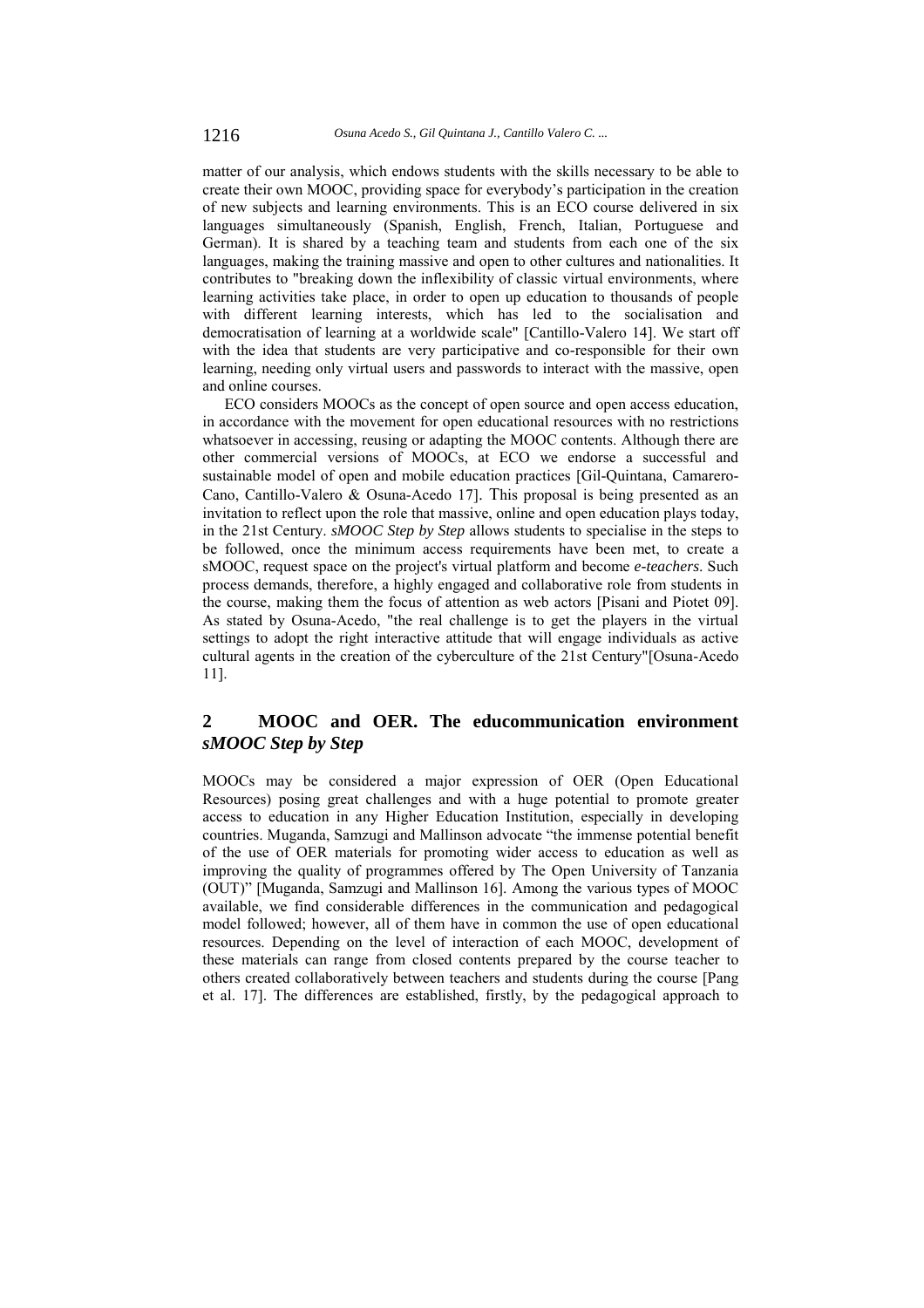contents, methodology and assessment and, secondly, by the communication level for more or less unidirectional and hierarchical environments [Gil-Quintana 15]. In the sMOOC model, learning spreads across all social software spaces that truly help establish collective intelligence [Lévy 04] by global society, presenting a unique education process that has a social impact from the community created around the course. This implies that "courses must stimulate connectivism, socio-constructivist learning and situated learning. They must be aimed at the development of independent learning and focus on participants. The design must be oriented towards creating opportunities for collaborative learning and seeking strategies or resources to facilitate adaptive learning" (*sMOOC Step by Step*, 2014-17. ECO Project). New ubiquitous forms of communication are sought establishing the "feed-feed" model. which breaks away from traditional communication norms and the verticality and hierarchisation of people in the communication processes [Aparici & Silva 12].

The purpose of the sMOOC approach in ECO Project is social involvement and knowledge-building by the participants, based on ubiquity, equity, social inclusion, quality, diversity, accessibility, independence and openness [Gil-Quintana 16]. As stated in ECO, the educational resources provided in their sMOOCs to build knowledge are presented within the context of an open and integrating activity and not as objects in a repository. The idea is for all sMOOC materials and resources to be licenced as OER and available for free on the Internet, from anywhere, anytime. Likewise, video, audio and text resources provided in sMOOCs should not only be available but also downloadable in formats compatible with most platforms and devices.

sMOOCs may be an essential instrument to bridge the gap between the various social classes to access education. There are no impositions or previous requirements to take the courses. Students choose the pathway they wish to follow according to their own possibilities, criteria and availability, sharing their conclusions, making true the maxim: "We all learn from everyone". Osuna-Acedo analysed this concept based on terms coined by several authors: "Smart Mobs [Rheingold 04], the Wisdom of Crowds [Surowiecki 04], Collective Intelligence [Lévy 03] and Intercreativity [Berners-Lee 96] […] «We all learn from everyone» […] All individuals need to become [somehow] teachers and students, at the same time, exchanging roles continuously in the process towards building knowledge carried out in virtual environments" [Osuna-Acedo 13].

Interaction with a social projection through the Internet is the goal to be achieved by these proposals, not only among students, but also in the teaching team, as well as inside and outside the sMOOC environment [Osuna-Acedo & Gil-Quintana 17]. Martínez, Contreras and Ríos pointed out that "social networks work as a sounding board, transmitting and amplifying the ideas and expressions of society, especially those of people who normally do not have the means to express themselves. At the same time, they allow the rest of the world to follow events in real time; […] for citizens play the role of journalists by feeding the world images and audios of events" [Martínez et al. 13]. This quality is enhanced by the gamification mechanics inherited from "serious games" and video games, which make these platforms more motivational and interesting. Gamification and the promotion of participation in social networks, entails going from connectivity to engagement of the members of the community with the social structure, "providing an experience marked by interaction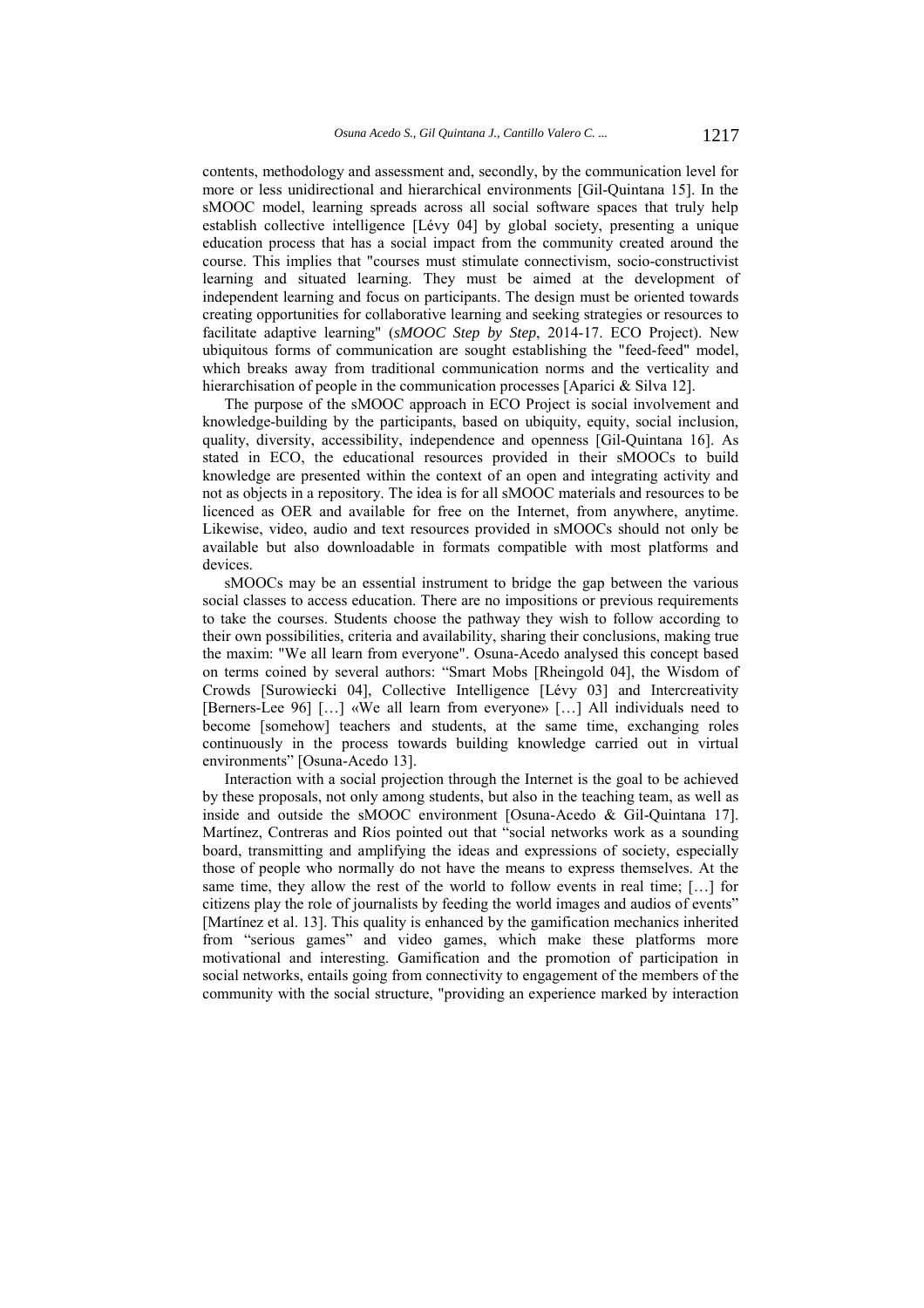and social participation, and seamless because ideally it should be accessible through various platforms and mobile devices. […] Integrated with real life experiences of participants by contextualising contents and gamification" (sMOOC *Step by Step*, 2014-17. ECO Project).

It should be noted that the purpose sought by sMOOCs cannot be achieved if students are not empowered by turning the massive, open, online courses and OER into spaces for participation and knowledge-building from a collaborative standpoint and building collective intelligence through a "complex space with multiple interrelated and moving entrances, pathways and exits" [Silva 05]. These courses thus take on a more educommunicative note. They become the smart mob that is created through an "architecture of participation" [O'Reilly 05].

## **3 Research Questions and Hypotheses**

The objective of this paper was to show that the education and communication practices used in sMOOCs break away from traditional paradigms, which focused on individual and competitive learning. In this sense, we asked the following questions to guide our research:

> Q1: Do the collaborative work practices used in the education method of the sMOOC *Step by Step* favour the pedagogical change that is so necessary in education?

> Q2: Do the type of documents and audiovisual materials used in the course and the interrelationships between the members of the learning community have an impact on the level of satisfaction expressed by the students?

> Q3: Does the communication model used in the sMOOC learning communities promote student empowerment in their own training?

Likewise, the experiences analysed in this study aimed to confirm the initial hypotheses establishing that the new communication and education model implemented in the sMOOC *Step by Step* fosters positive interrelationships between the members of the learning community. The hypotheses were:

> H1: Students show a high level of satisfaction with the collaborative work and communication interrelationship method used in the sMOOC *Step by Step*.

> H2: This satisfaction includes the documents and audiovisual materials used in the course.

> H3: The communication and collaboration practices have an impact on student involvement by changing the traditional rules of pedagogical verticality.

# **4 Methodology**

The case study, which can be used as a tool for exploration, verification and constructions of theories, is the main asset in our research work. The reason to choose it is our intention to study a specific phenomenon such as the European ECO Project's training model. Therefore, the study has a descriptive nature.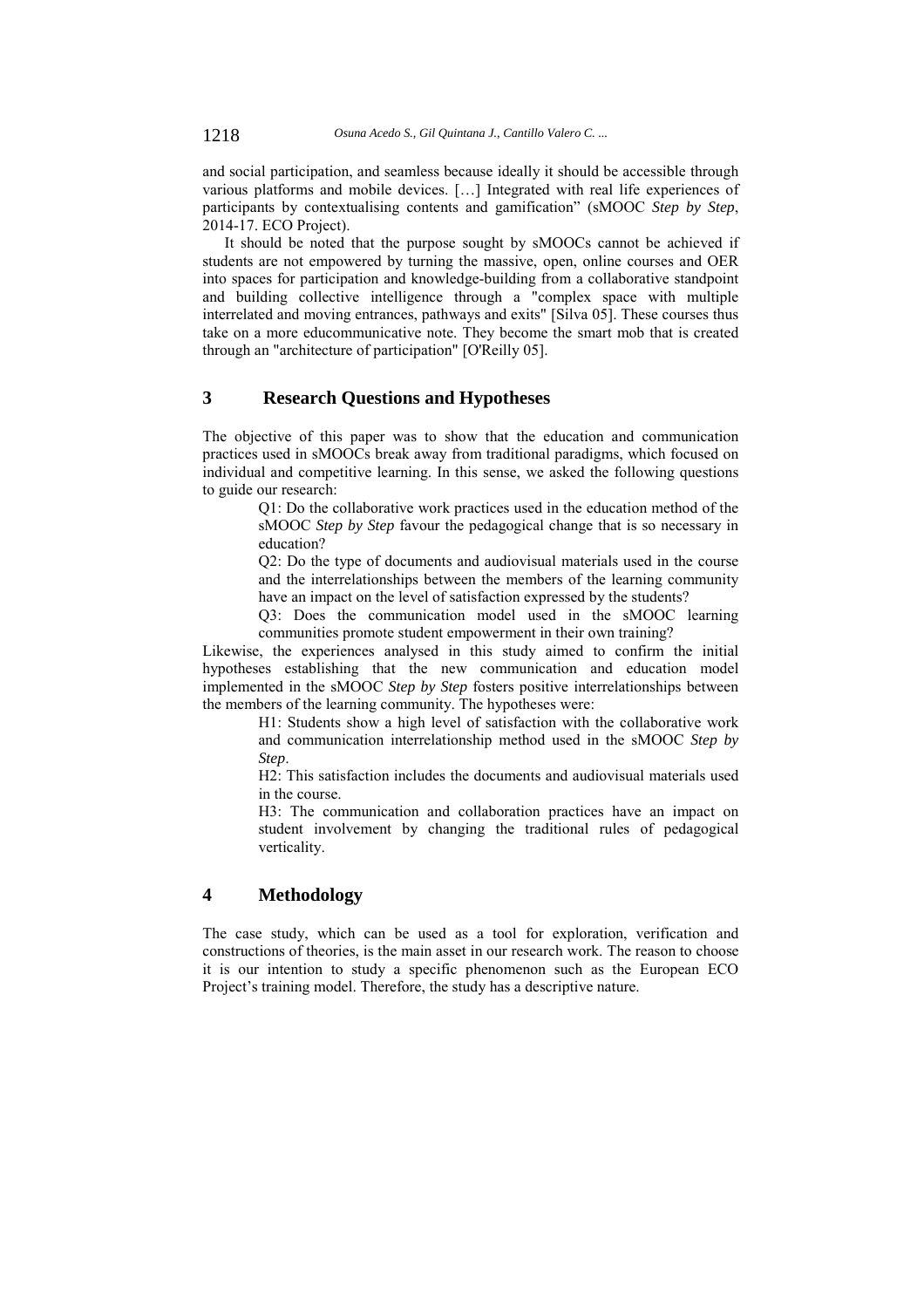To answer the questions in the previous section, representations have been made that describe, analyse and explain the reality observed using mixed methods. This "generates a feeling of solidness" when the convergence of results generated by various methods or research techniques is confirmed [Callejo and Viedma 10]. The questionnaire shows the results by categories that can be related to certain variables according to population characteristics, and the anonymity of the answers facilitates sincere feedback. While the analysis of the comments in the discussion forums aims to openly address more personal arguments or views of subjects who know they may be observed and are expressing themselves in the first person. With the results of the quantitative and the qualitative analyses of the interventions in the discursive dynamics proposed by the various communities online, we aim to validate all information compiled both in the group discussion forums and in the questionnaire. That is, we are not only considering the perception of their motivation held by the students, but we are also triangulating it to confirm the validity of the discourses by verifying that there was indeed greater participation in the collaborative work proposals.

Since the late 1990s, various studies have been carried out on communication in discussion forums [Mason 90]. In this specific case, we have conducted this analysis choosing a type of qualitative study whose intentional samples are the discourses of the teaching team and the students, posted on forum boards and groups of the *sMOOC Step by Step*. The critical analysis of the sample discourses on forums and groups of the platform is understood as a social practice or a representation of the same. This analysis has allowed understanding reality basing on texts which we have had to unravel, interpret and break down. Already in 1999, Rourke and others established three elements to research post on discussion forums: social presence, cognitive presence and teaching presence. Three subcategories related to social presence and necessary to motivate students in their learning process we identified as well: affective responses, interactive responses and cohesion responses. In this study, we have established analysis categories based on communication, and considering information, regulatory and affective functions as well. Likewise, we have categorised the students' written discourses according to their meaning, bearing in mind that "the range of categories are not closed in advance, but rather are closed once all the expressions found in the documents have been registered" [Bernete 13].

To achieve the goals of this study, we used two clearly distinct instruments, described in the section on Results:

- A. A self-administered questionnaire sent -using LimeSurvey software to all students enrolled in ECO Project courses. This questionnaire was anonymous and voluntary, enabling classification of answers and association of certain variables by population characteristics in order to, subsequently, compare groups and study correlations between variables with the software SPSS (Statistical Package for the Social Sciences).
- B. An analysis of discourse (in discussion forums and work groups), aimed at openly addressing more personal arguments or perceptions from individuals who know they may be observed and are expressing themselves in the first person. Based on a process of inductive reasoning, we arranged discourse into categories and codes, based on quotes, which were examined and compared with the qualitative analysis software Atlas.ti.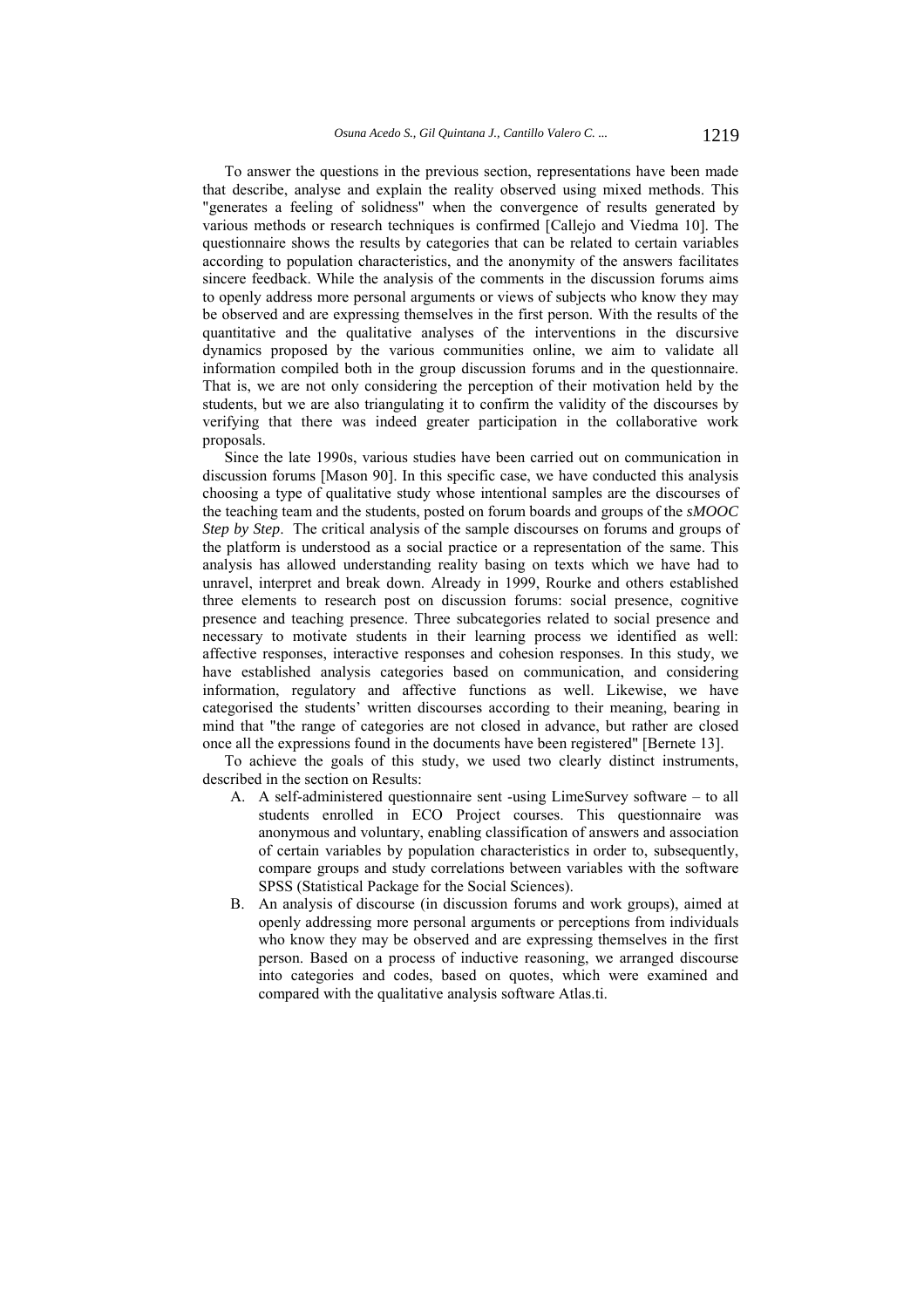Therefore, this sample comprises different discussion forums, directly related to the work of students, generating units of messages analysed -in the *sMOOC Step by Step* in six languages- and provided by 1,612 students and 18 teachers. In the teachers' discourse, all 101 "complete messages" posted on forums were accounted for, as well as 15 fragments shared on each one of the work groups created to conduct collaboration proposals while performing training actions. Also, we analysed the 941 messages shared by students and the 191 created in the groups. The sample has generated an open dialogue, there have been conversations and exchange of opinions related, very often, to personal persuasion skills concerning fellow members. Therefore, we have considered aspects related to the dynamics of participation and interaction and the dimensions of students' discourse.

It should be noted that not all teachers, neither all students wrote in the forums and groups, but rather completed their tasks without participating in the collective knowledge building discussions. Differences were noted between the topics addressed in the forums, which reached the 1,612 students, and those addressed at the groups, where there was a maximum of 80 people per group.

Additionally, the impact of innovative tools and practices on the community has been taken into account. Among them is the use of "chatbots" on Telegram's voice mailbox. RetosMOOCsBs chatbot, for instance, included a collaborative, peer-to-peer reviewed activity, consisting of a transmedia, interactive work on *sMOOC Step by Step* content through Challenge-based Learning approach. This way, the boundaries of the course's virtual platform were crossed in order to reach the interactions taking place in digital social networks, through which collective knowledge is constructed.

# **5 Results and Analysis**

Data analysis comprises three methods commonly used by the scientific community to stablish the relationship between variables: Pearson's, Spearman's and Kendall's correlation coefficients; although their estimation depends on the variables' nature – whether it is qualitative (ordinal) or quantitative (reason). In this study, the reference is set by Kendall's and Spearman's correlation coefficients. It is worth noting that correlation measures the intensity of a lineal relation between to variables which, albeit not having a causal relationship among each other, they could be related nevertheless. Kendall's and Spearman's correlation coefficients make sense when the subject variables are qualitative, with ordinal measurement ranges.

The qualitative discourse analysis and its interpretation has been sequenced in two phases: textual and conceptual. The analytic classification provided by Atlas.ti software has allowed complex data relations to be systematised, codified, analysed and visualised. Basing on the grounded theory, we have been able to reflect on the meaning of social processes through the inductive method.

#### **5.1 Sample**

The sample used in the final satisfaction questionnaire was made up of 292 people who participated in the sMOOC *Step by Step*, with ages ranging from 19 to 73, who were all students and who voluntarily decided to complete the final questionnaire, of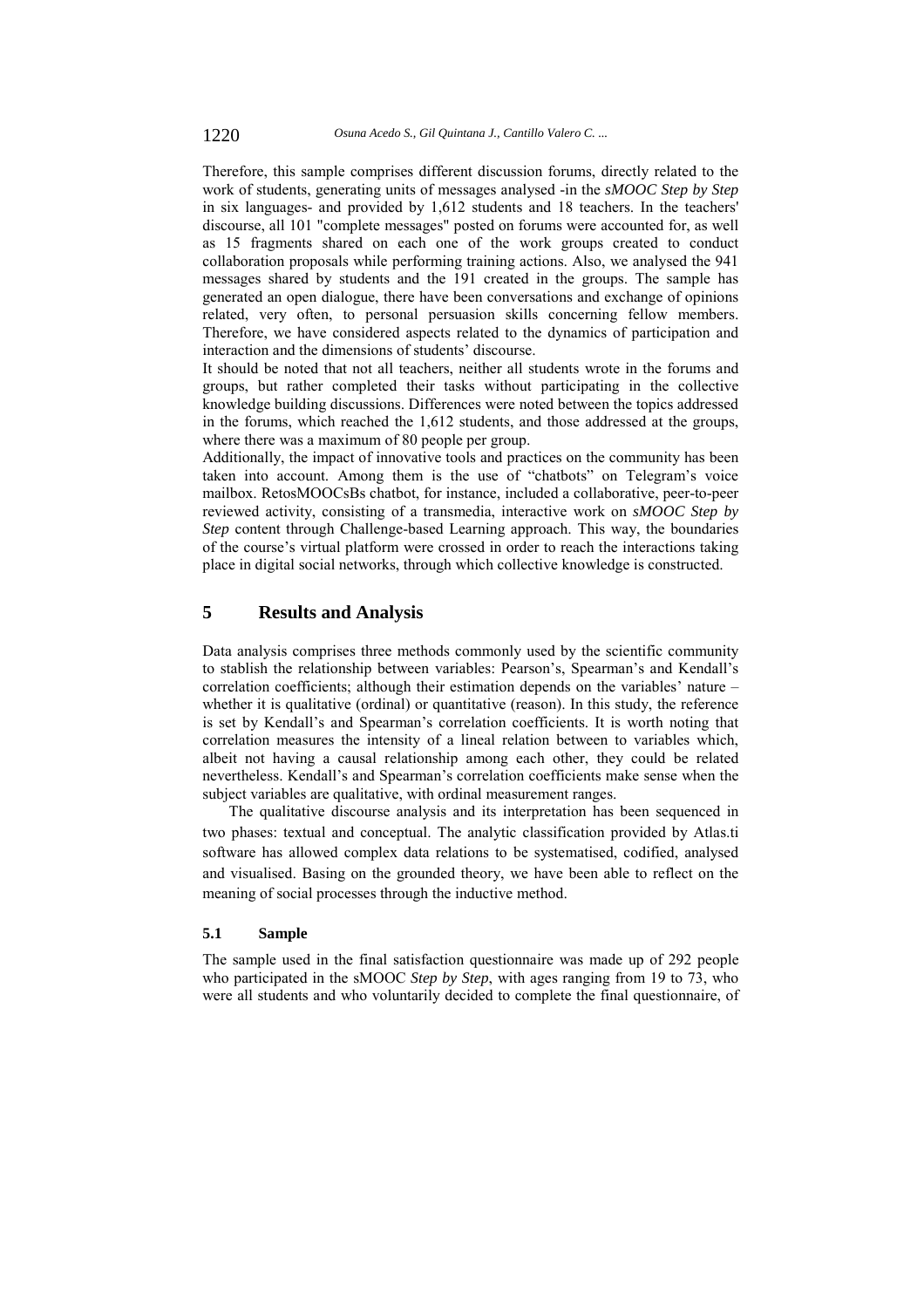|                      |                | X3_Residence |                          |
|----------------------|----------------|--------------|--------------------------|
|                      | Frequency      | Percentage   | Cumulative<br>percentage |
| Argentina            | 8              | 2.7          | 2.7                      |
| Belgium              | 1              | $\cdot$ 3    | 3.1                      |
| Bolivia              | 1              | .3           | 3.4                      |
| <b>Brazil</b>        | 6              | 2.1          | 5.5                      |
| Chile                | $\overline{c}$ | .7           | 6.2                      |
| Colombia             | 6              | 2.1          | 8.2                      |
| Ecuador              | $\overline{2}$ | .7           | 8.9                      |
| France               | 7              | 2.4          | 11.3                     |
| Germany              | $\overline{c}$ | .7           | 12.0                     |
| Greece               | $\overline{c}$ | .7           | 12.7                     |
| Honduras             | 3              | 1.0          | 13.7                     |
| Italy                | 5              | 1.7          | 15.4                     |
| Mexico               | 11             | 3.8          | 19.2                     |
| Peru                 | 6              | 2.1          | 21.2                     |
| Portugal             | 14             | 4.8          | 26.0                     |
| Spain                | 205            | 70.2         | 96.2                     |
| Sweden               | 1              | $\cdot$ 3    | 96.6                     |
| United               | 3              | 1.0          | 97.6                     |
| Kingdom              |                |              |                          |
| <b>United States</b> | 1              | $\cdot$ 3    | 97.9                     |
| Uruguay              | $\mathbf{1}$   | $\cdot$ 3    | 98.3                     |
| Vanuatu              | $\mathbf{1}$   | $\cdot$ 3    | 98.6                     |
| Venezuela            | $\overline{4}$ | 1.4          | 100.0                    |
| Total                | 292            | 100.0        |                          |

which 52.1% were women and the remaining 47.9% were men. The breakdown by country of residence is shown in the table below.

*Table 1: Breakdown of sample by country of residence (absolute figures with their corresponding percentage).* 

### **5.2 Satisfaction with documents and audiovisual materials used in the sMOOC** *Step by Step* **and quantitative tables**

It was interesting to examine the social and demographic profile of those participating in the sMOOC *Step by Step* to determine whether there were characteristics that could be related to a greater or lesser degree of involvement. Table 2 shows the *p* values of the Chi-square independence tests of these social and demographic characteristics (X1, X2, X3, X4 and X6) and satisfaction with the documents and audiovisual materials used (X21 y X22).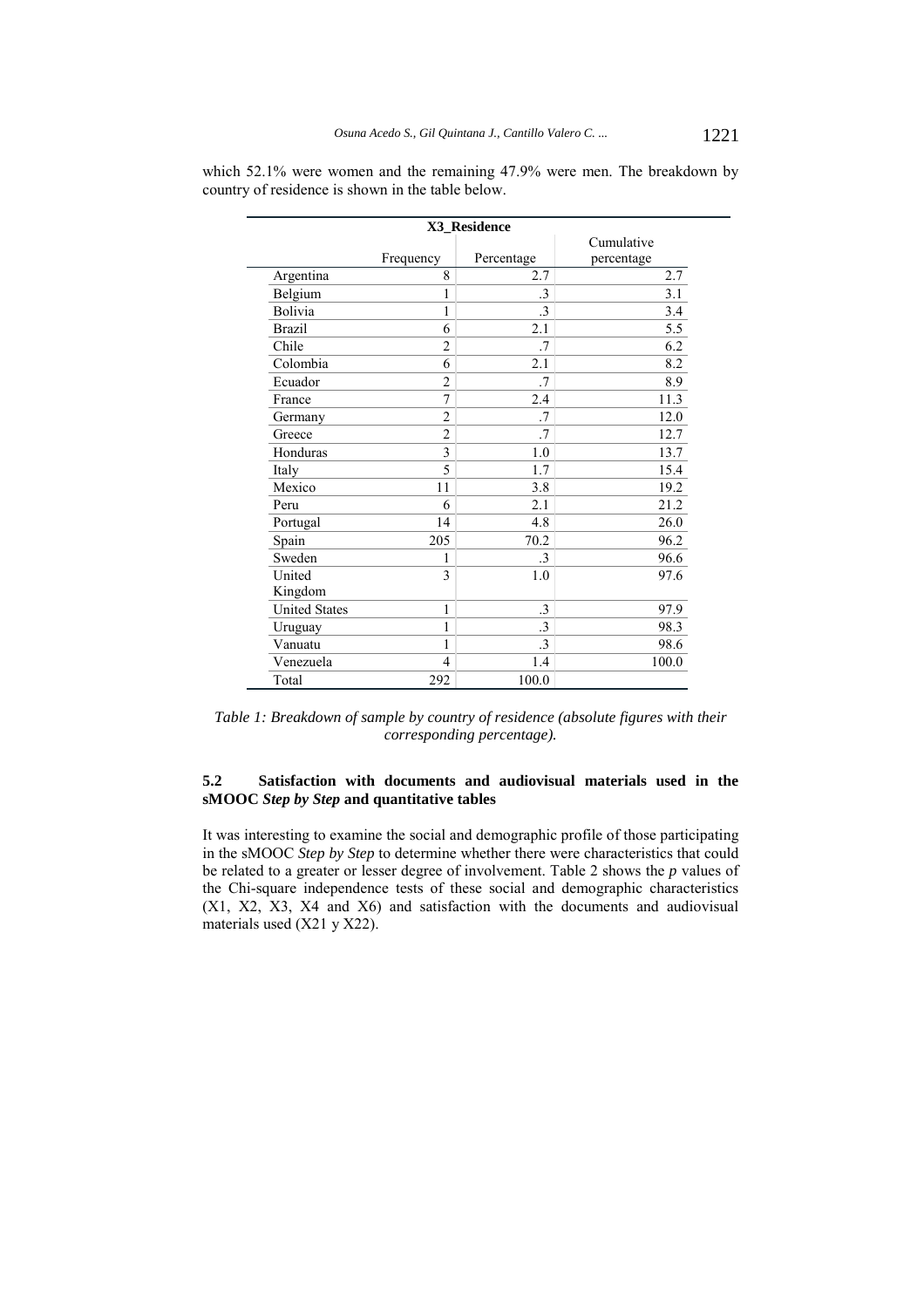|                                           | X21:<br>Set documents provided | X22:<br>Set documents provided |
|-------------------------------------------|--------------------------------|--------------------------------|
| $X1: Age (n=268)$                         | 0.002                          | $0.000*$                       |
| $X2$ : Gender (n=292)                     | $0.000*$                       | $0.000*$                       |
| $X3$ : Residence (n=292)                  | 0.262                          | 0.454                          |
| X4: Academics qualifications<br>$(n=292)$ | $0.000*$                       | $0.000*$                       |
| $X6$ : Area of employment (n=292)         | 0.417                          | $0.000*$                       |

\* The relationship is significant at 0.01

#### *Table 2: p-values of the Chi-square tests of independence of nominal variables*

Satisfaction with the documents and audiovisual materials provided in the course are clearly dependent on the variables age, gender and academic qualifications However, no dependence was found on the variable country of residence. Moreover, the employment area has a clear dependence on audiovisual materials, but not so on the documents provided in the course.

Calculating Kendall's and Spearman's correlation coefficients between the ordinal variables where dependence was found in the previous Table, we saw a negative correlation between variables X1, X21 and X22 (Table 3): age did not influence participant satisfaction with the documents and audiovisual materials provided in the course.

### **5.3 Analysis of participant discourse in forums / groups of the sMOOC Step by Step and graphic representation**

This study follows the line of work that has been carried out since February 2014 through the European ECO Project (*E-learning, Communication and Open-data: Massive Mobile, Ubiquitous and Open Learning*), developed in the Competitiveness and Innovation Framework Programme (CIP). This study analyses the discourse between teachers and students of the *sMOOC Step by Step*. We have focused on the intentionality of the discourse, for which we have considered the "full message" [Garrison, Anderson and Archer 01] as the analysis unit of our work. We have chosen this analysis to identify the beliefs and values of the members of the learning community.

The research conducted based on this type of analysis presents a great diversity of discourses [Ibánez 86], considering their assessment and taking into account that the written language of the teachers and students of the sMOOC has influenced the behaviour of other members in the community. The sample of the courses selected to analyse the discussion forums included all of those where student-teachers interaction took place.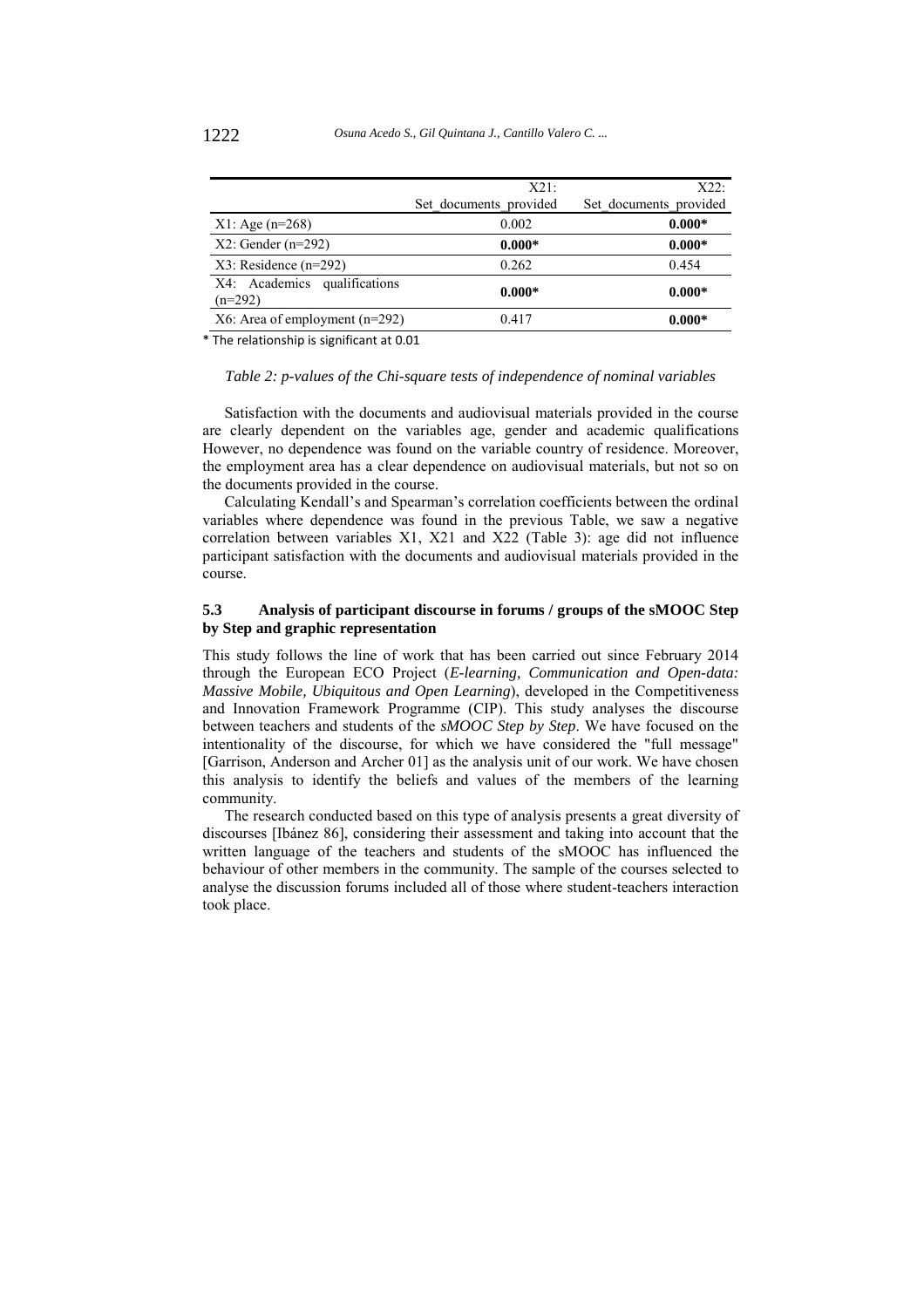|                 |                   |                  |            |              | X22 Set   |
|-----------------|-------------------|------------------|------------|--------------|-----------|
|                 |                   |                  |            | X21 Set doc  | audiovis  |
|                 |                   |                  |            | uments provi | ual_mate  |
|                 |                   |                  | X1 Age     | ded          | rials     |
| Kendall's tau b | X1 Age            | Correlation      | 1,000      | $-124$       | $-0.081$  |
|                 |                   | coefficient      |            |              |           |
|                 |                   | Sig. (bilateral) |            | ,007         | ,078      |
|                 |                   | N                | 268        | 268          | 268       |
|                 | X21 Set document  | Correlation      | $-124$     | 1,000        | $,743***$ |
|                 | s provided        | coefficient      |            |              |           |
|                 |                   | Sig. (bilateral) | ,007       |              | ,000      |
|                 |                   | N                | 268        | 292          | 292       |
|                 | X22 Set audiovisu | Correlation      | $-.081$    | $,743$ **    | 1,000     |
|                 | al materials      | coefficient      |            |              |           |
|                 |                   | Sig. (bilateral) | ,078       | ,000         |           |
|                 |                   | N                | 268        | 292          | 292       |
| Spearman's rho  | X1 Age            | Correlation      | 1,000      | $-160^{**}$  | $-.103$   |
|                 |                   | coefficient      |            |              |           |
|                 |                   | Sig. (bilateral) |            | ,009         | ,093      |
|                 |                   | N                | 268        | 268          | 268       |
|                 | X21_Set_document  | Correlation      | $-1.160**$ | 1,000        | $,803***$ |
|                 | s provided        | coefficient      |            |              |           |
|                 |                   | Sig. (bilateral) | ,009       |              | ,000      |
|                 |                   | N                | 268        | 292          | 292       |
|                 | X22 Set audiovisu | Correlation      | $-.103$    | $,803**$     | 1,000     |
|                 | al materials      | coefficient      |            |              |           |
|                 |                   | Sig. (bilateral) | ,093       | ,000         |           |
|                 |                   | N                | 268        | 292          | 292       |

**Correlations**

\*\*. Correlation is significant at level 0.01 (bilateral).

### *Table 3: Kendall's and Spearman's correlation coefficient between X1 (Age) and X21 (Set\_documents\_provided) and X22 (Set\_audiovisual\_materials).*

Our research includes a descriptive study examining the presence and form of relationship between the variable *participation in discussion forums* and the variable *intentionality of the comments posted* therein, as well as the impact of collaborative activities carried out off-platform. Therefore, we analysed two variables: the examination of interactions and their intentionality, through a type of descriptive research that aims to explain if the relationship takes place and the frequency with which it is established, using the categories created to relate these variables.

The study resulted in six categories of maximum variability to produce descriptions that could explain the relationship between the discourses and their intentions. To this end we created the following categories: ED-FACREF (Facilitate reflection); ED-RECPAR (Acknowledge participation); ED-RESPPAR (Answer students); ED-EXPCONT (Explain doubts regarding contents); ED-CITPART (Cite student comments) and ED-MOTPAR (Motivate participation). Each one of these six categories has been associated to an aspect of the social dimension of the discourses analysed, identifying intentional elements related to expressions of feelings. When associating these categories to social dimensions, we assessed situations where participants have had supra-cognitive interaction, thus configuring the virtual space as a social community that lends cohesion to the collaborative work group.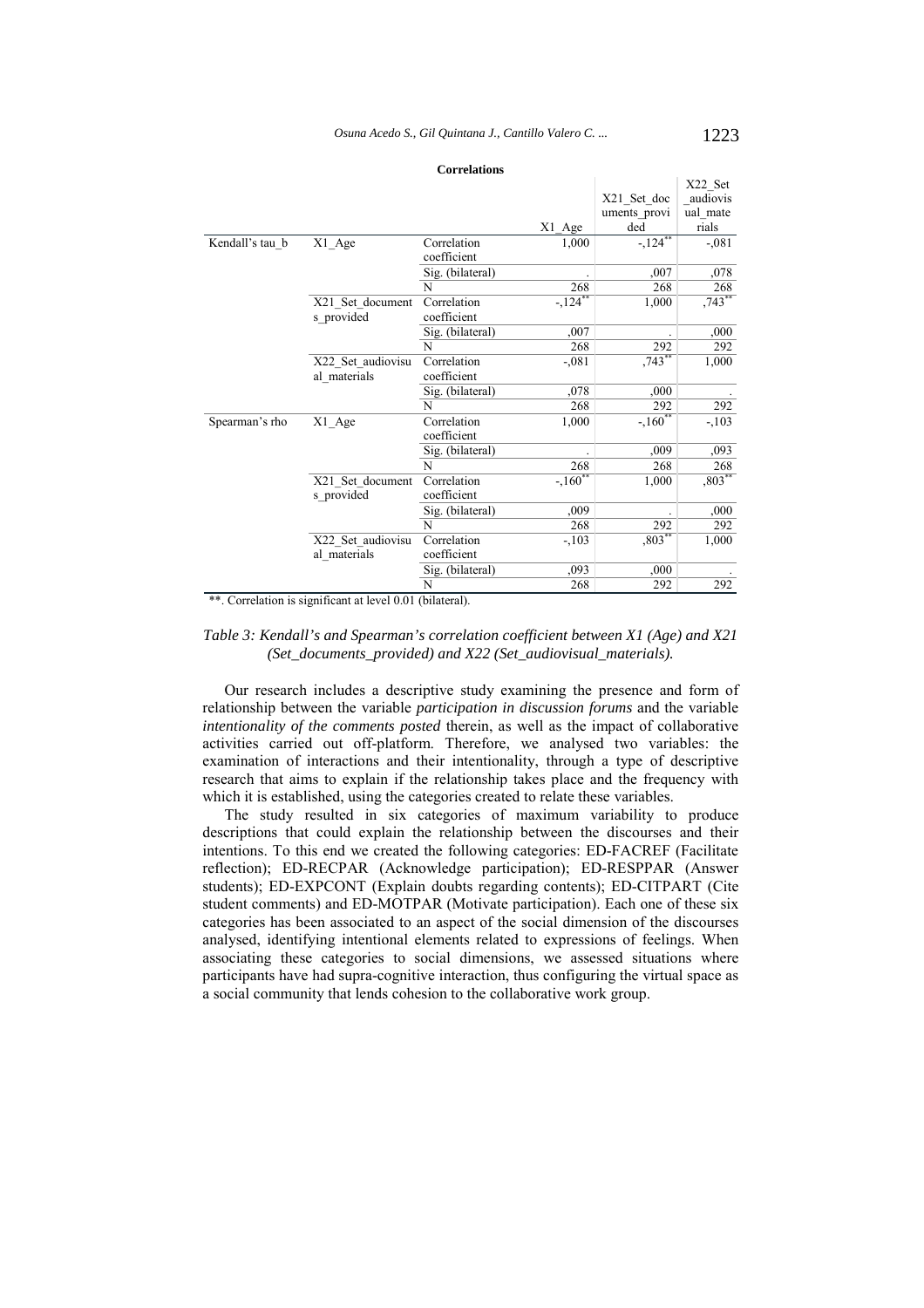To provide a disaggregated view of the discourses according to the main roles established in the space of the sMOOC platform, we have presented, first, data related to the teaching team narrative and, second, that of the students interacting in the course. Based on this first analysis, we were able to establish similarities and differences between frequency of appearance and intentionality by teachers and students.

Thus, Table 5 shows the association of codes and categories to analyse the discourses, as well as the social relationships established according to the messages studied, taking into account the frequency of appearance in the interaction of community members. These codes were assigned simultaneously to the selection of the discourse fragment used for analysis.

| Code                  | Category                     | Intentionality                                               | <b>Frequency</b> |
|-----------------------|------------------------------|--------------------------------------------------------------|------------------|
| <b>ED-FACREF</b>      | Facilitate reflection        | Comments aimed at provoking reflection on<br>course contents | 33.7%            |
| <b>ED-RECPAR</b>      | Acknowledge<br>participation | Comments aimed at thanking for<br>participation              | $9.9\%$          |
| ED-<br><b>RESPPAR</b> | Answer students              | Reply to student questions and comments                      | 31.65%           |
| ED-<br><b>EXPCONT</b> | Explain contents             | Clarify any queries about contents or<br>activities          | 15.84%           |
| ED-<br><b>CITPART</b> | Cite student<br>comments     | Highlight the best comments from students                    | 4.95%            |
| <b>ED-MOTPAR</b>      | Motivate<br>participation    | Make comments to foster participation                        | 3.96%            |

*Table 4: Categories of teaching team discourse in the forums.*

In order to provide a disaggregated view of the discourses according to the main roles established in the sMOOC platform, we present, first, data related to the narrative of the teaching team and, second, that of the students interacting in the course. Based on this first analysis, we can establish similarities and dissimilarities between the frequencies of appearance of categories and intentionality of teachers and students.

Regarding the discourse of the teaching team in the groups, we found the following categories: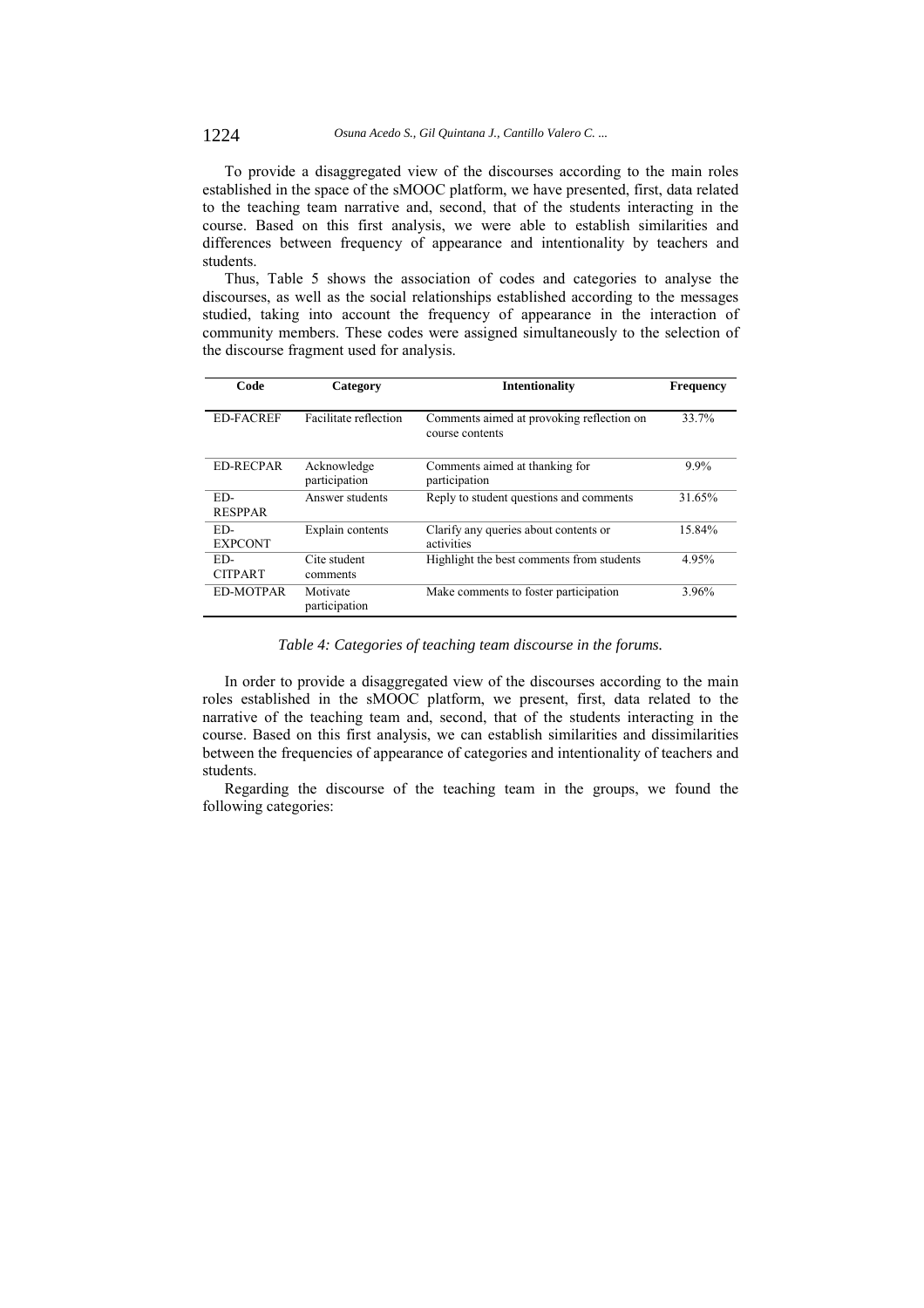| Code           | Category               | <b>Intentionality</b>                 | <b>Frequency</b> |
|----------------|------------------------|---------------------------------------|------------------|
| ED-            | Facilitate reflection  | Comments aimed at provoking           | 40%              |
| <b>FACREF</b>  |                        | reflection on course contents         |                  |
| ED-            | Acknowledge            | Comments aimed at thanking for        | 20%              |
| <b>RECPAR</b>  | participation          | participation                         |                  |
| ED-            | Answer students        | Reply to student questions and        | 6.6%             |
| <b>RESPPAR</b> |                        | comments                              |                  |
| ED-            | Explain contents       | Clarify any queries about contents or | 0%               |
| <b>EXPCONT</b> |                        | activities                            |                  |
| ED-            | Cite student comments  | Highlight the best comments from      | $0\%$            |
| <b>CITPART</b> |                        | students                              |                  |
| ED-            | Motivate participation | Make comments to foster               | 33.4%            |
| <b>MOTPAR</b>  |                        | participation                         |                  |

*Table 5: Categories of teaching team discourse in the groups.*

The basic difference between forums and groups is that in the latter the teaching team does not clarify questions about contents or activities, but rather leaves that for the forums. Also, good comments are not highlighted in the groups; that is done in the forums. These two strategies ensure the information reaches all students. Most messages from the teaching team in forums focus first, on provoking reflection on the open contents of the sMOOC, and second, on answering student questions. However, most teaching team messages in the groups are aimed at provoking reflection on the contents provided in the various OER and motivating the participation of the virtual learning community. In relation to the student discourse in the forums, we found the following categories:

| Code           | Category              | <b>Intentionality</b>                          | <b>Frequen</b> |
|----------------|-----------------------|------------------------------------------------|----------------|
|                |                       |                                                | cy             |
| PA-            | Sharing information   | Make information found available to the        | 14.24%         |
| <b>COMPIN</b>  | on contents           | other participants                             |                |
| $PA-$          | Reflect on contents   | Share with the other participants their        | 24.8%          |
| <b>REFCON</b>  |                       | thoughts on the contents and activities        |                |
| $PA-$          | Reflect on the        | Share suggestions on the evaluation of a       | 1.7%           |
| <b>REFEVAL</b> | evaluation            | MOOC, specifically on P2P activities           |                |
| PA-            | Ask questions         | Ask questions on contents, running of the      | $6.7\%$        |
| PREDUD         |                       | course, etc.                                   |                |
| $PA-$          | Express gratitude to  | Thank for help, clarifications, etc. received  | 2.97%          |
| <b>AGRAPA</b>  | participants          | from other participants                        |                |
| PA-            | Express gratitude to  | Thank for help, clarifications, etc. received  | 7.75%          |
| <b>AGRAED</b>  | teaching team         | from the teaching team                         |                |
| $PA-$          | Expose faults of the  | Bring attention to specific malfunction of the | 2.65%          |
| <b>FALLPLA</b> | virtual platform      | virtual platform                               |                |
| PA-            | Express a positive    | Express the positive elements found in the     | 2.8%           |
| <b>OPINPOS</b> | opinion of the course | course                                         |                |
| PA-            | Suggest areas for     | Provide constructive feedback to improve the   | 1.8%           |
| <b>PROMEJO</b> | improvement           | course                                         |                |
| PA-            | Reply directly to     | Respond to comments from the management        | 2.44%          |
| <b>CONTED</b>  | comments from the     | team                                           |                |
|                | management team       |                                                |                |
| PA-            | Reply directly to     | Respond to comments from the other             | 5.73%          |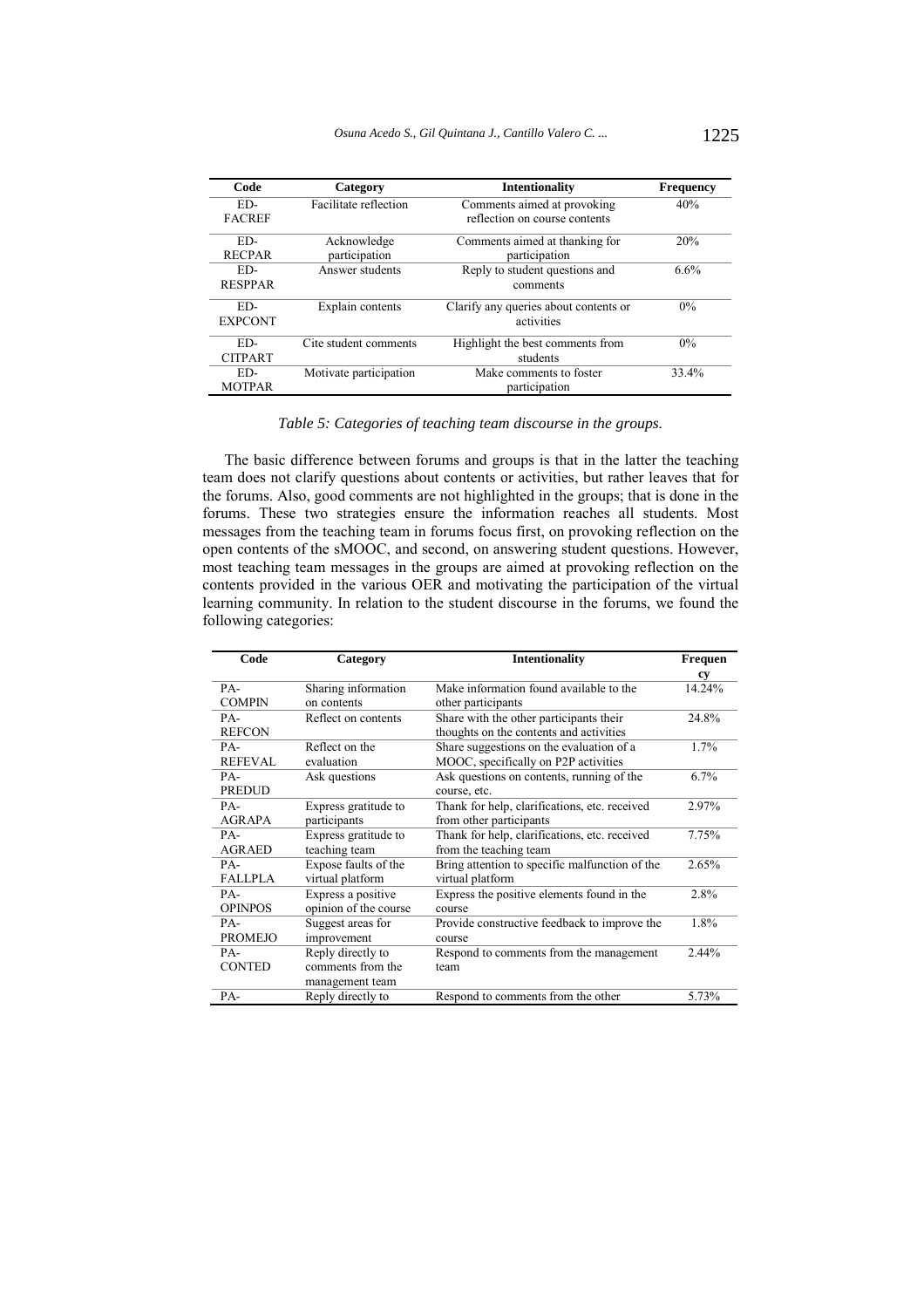| <b>CONTPA</b>   | comments from the<br>other participants | participants                                   |        |
|-----------------|-----------------------------------------|------------------------------------------------|--------|
| PA-             | Discuss topics outside                  | Hold conversations outside the specific        | 1.8%   |
| <b>CONVPA</b>   | the course                              | contents of the course                         |        |
| PA-             | Request for help to                     | Ask for help when contents cannot be found     | 0.53%  |
| <b>AYULOC</b>   | find contents                           |                                                |        |
| PA-             | Request for help from                   | Ask for help when having difficulties with     | 2.33%  |
| <b>AYUACPA</b>  | the other participants                  | the activities                                 |        |
|                 | for the activities                      |                                                |        |
| PA-             | Encourage other                         | Motivating comments to motivate the other      | 1.06%  |
| <b>ANIMAPA</b>  | students to continue                    | students                                       |        |
|                 | with the course                         |                                                |        |
| <b>PA MEPRE</b> | Introducing oneself to                  | Post information about oneself for the rest of | 16.57% |
| S               | the group                               | the participants                               |        |
| $PA-$           | Asking questions                        | Post questions, opinions, etc. about the       | 3.82%  |
| PRCERTI         | about the course                        | course certification                           |        |
|                 | certificate                             |                                                |        |
| <b>PA PUBLP</b> | Increase your                           | Post personal information in order to provide  | 0.31%  |
| RO              | visibility among the                    | information on oneself to the other            |        |
|                 | rest of the course                      | participants                                   |        |
|                 | mates                                   |                                                |        |

*Table 6: Categories of student discourse in forums.*

These categories are displayed graphically showing that student reflection on open contents (Reflect on contents 24.80%) stands out among the rest of the discourse categories analysed. In contrast to this analysis category, we found there was barely any discourse addressing the topic of evaluation PA-REFEVAL (1.7%), which alerts to the lack of self-evaluation and co-evaluation among students.

When focusing on student discourse in groups, we found the following categories:

| Code                  | Category                     | <b>Intentionality</b>                                                                | <b>Frequency</b> |
|-----------------------|------------------------------|--------------------------------------------------------------------------------------|------------------|
| $PA-$                 | Sharing information on       | Make information found available to                                                  | 12.04%           |
| <b>COMPIN</b>         | contents                     | the other participants                                                               |                  |
| PA-<br><b>REFCON</b>  | Reflect on contents          | Share with the other participants their<br>thoughts on the contents and activities   | 5.3%             |
| PA-<br><b>REFEVAL</b> | Reflect on the<br>evaluation | Share suggestions on the evaluation of<br>a sMOOC, specifically on P2P<br>activities | 1.04%            |
| PA-<br><b>PREDUD</b>  | Ask questions                | Ask questions on contents, running of<br>the course, etc.                            | 8.9%             |
| $PA-$                 | Express gratitude to         | Thank for help, clarifications, etc.                                                 | 3.14%            |
| <b>AGRAPA</b>         | participants                 | received from other participants                                                     |                  |
| $PA-$                 | Express gratitude to         | Thank for help, clarifications, etc.                                                 | 1.57%            |
| <b>AGRAED</b>         | teaching team                | received from the teaching team                                                      |                  |
| PA-                   | Expose faults of the         | Bring attention to specific malfunction                                              | 8.37%            |
| <b>FALLPLA</b>        | virtual platform             | of the virtual platform                                                              |                  |
| PA-                   | Express a positive           | Express the positive elements found in                                               | 7.32%            |
| <b>OPINPOS</b>        | opinion of the course        | the course                                                                           |                  |
| PA-                   | Suggest areas for            | Provide constructive feedback to                                                     | 0.52%            |
| <b>PROMEJO</b>        | improvement                  | improve the course                                                                   |                  |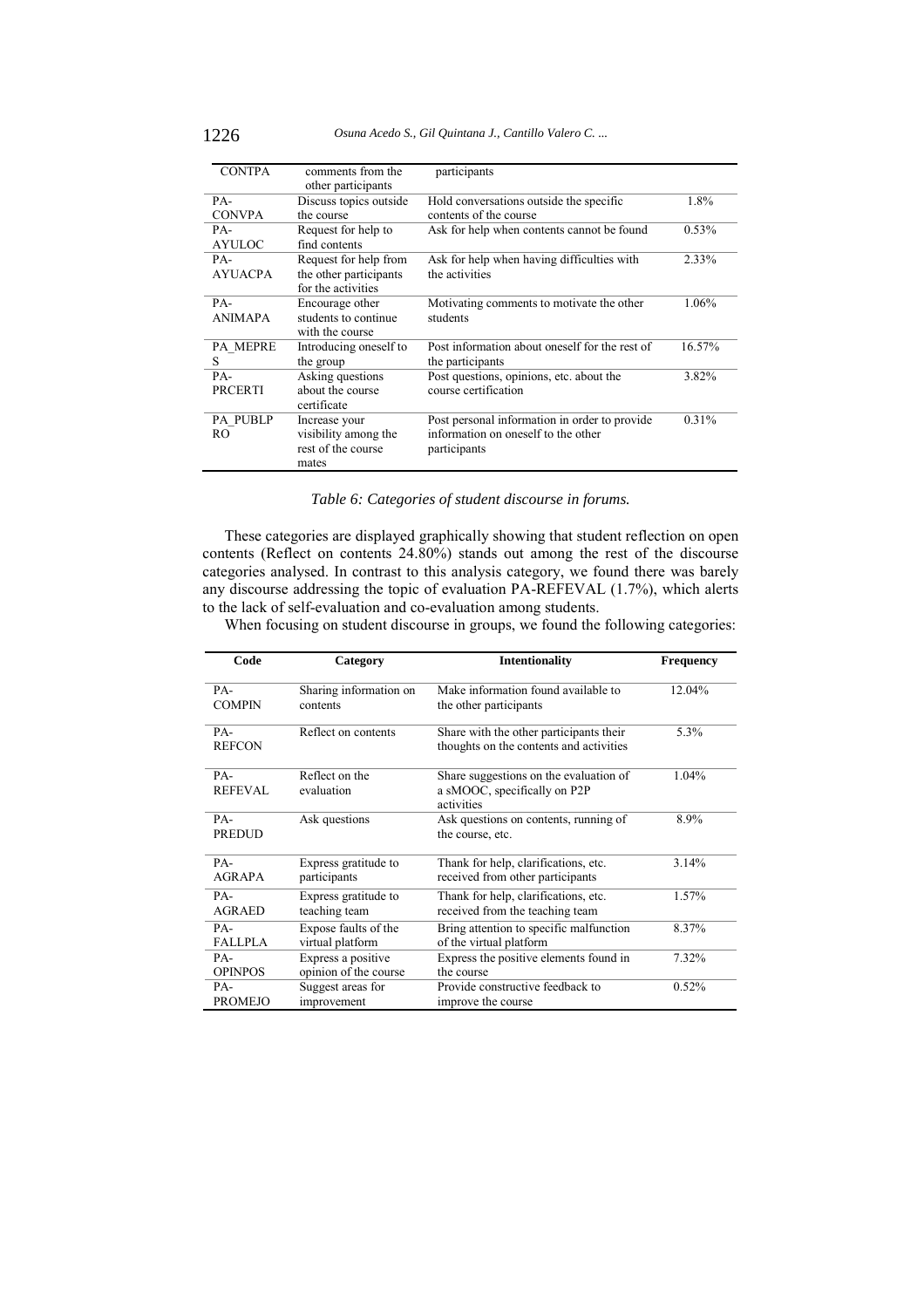| PA-<br><b>CONTED</b>  | Reply directly to<br>comments from the<br>management team         | Reply to comments from the<br>management team                                                        | 0.52%  |
|-----------------------|-------------------------------------------------------------------|------------------------------------------------------------------------------------------------------|--------|
| PA-<br><b>CONTPA</b>  | Reply directly to<br>comments from other<br>participants          | Reply to comments from the other<br>participants                                                     | 25.65% |
| PA-<br><b>CONVPA</b>  | Discuss topics outside<br>the course                              | Hold conversations outside the specific<br>contents of the course                                    | $0\%$  |
| PA-<br><b>AYULOC</b>  | Ask for help to find<br>contents                                  | Ask for help when contents cannot be<br>found                                                        | 0.52%  |
| PA-<br><b>AYUACPA</b> | Request help from the<br>other participants for<br>the activities | Ask for help when having difficulties<br>with the activities                                         | 5.75%  |
| PA-<br><b>ANIMAPA</b> | Encourage other<br>students to continue<br>with the course        | Motivating comments to motivate the<br>other students                                                | 4.71%  |
| PA MEPRE<br>S         | Introducing oneself to<br>the group                               | Post information about oneself for the<br>rest of the participants                                   | 9.94%  |
| PA-<br><b>PRCERTI</b> | Asking questions about<br>the course certificate                  | Post questions, opinions, etc. about the<br>course certification                                     | 4.71%  |
| <b>PA PUBLP</b><br>RO | Increase your visibility<br>among the rest of the<br>course mates | Post personal information in order to<br>provide information on oneself to the<br>other participants | $0\%$  |

*Table 7: Categories of student discourse in the groups.* 

The charts of Frequency of appearance of the discourse categories for teachers and students analysed are shown below:



*Figure 1: Frequency of Categories of the teaching team discourse in the forums.*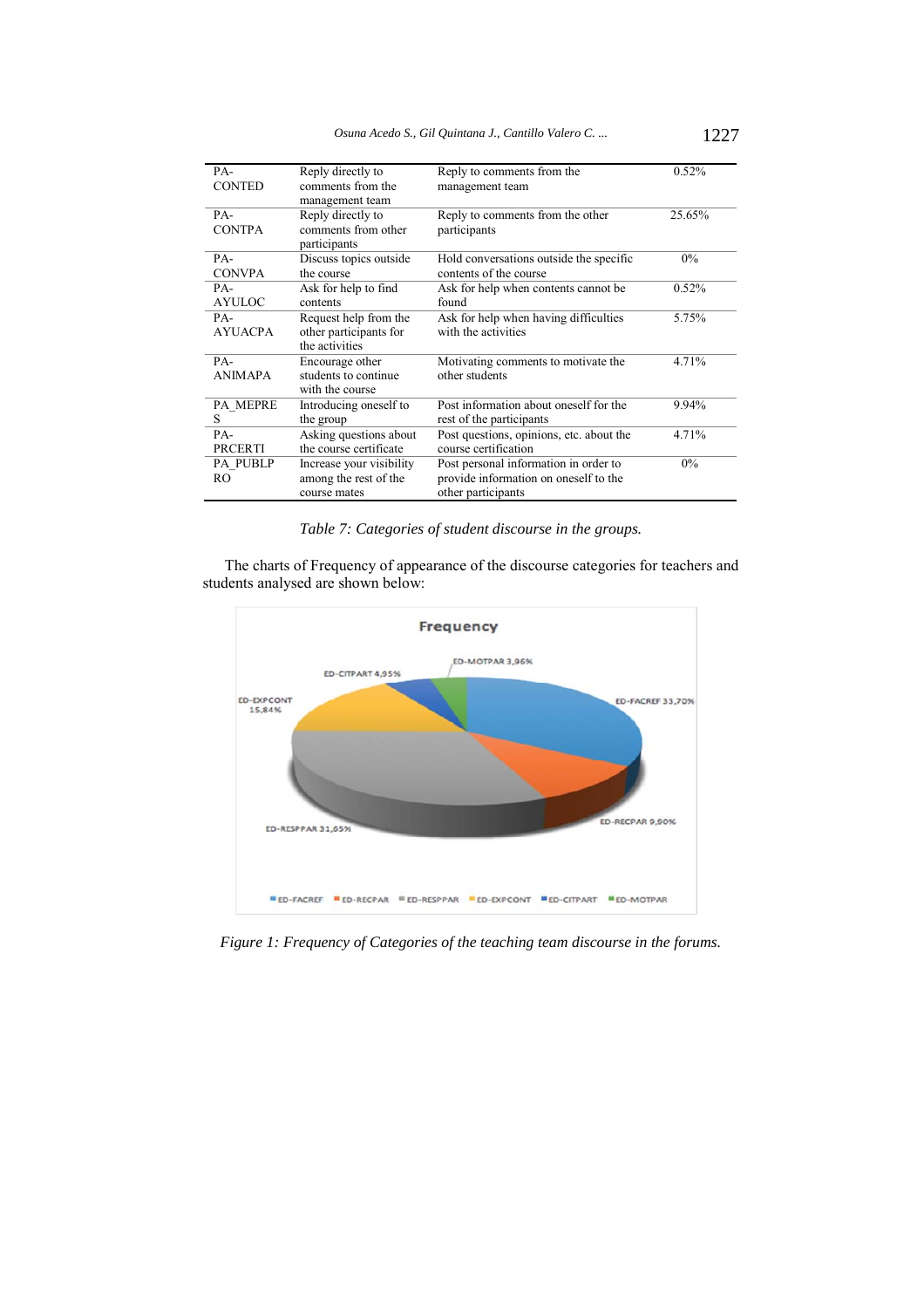1228 *Osuna Acedo S., Gil Quintana J., Cantillo Valero C. ...*



*Figure 2: Frequency of Categories of the teaching team discourse in the groups.* 



*Figure 3: Frequency of Categories of student discourse in forums.*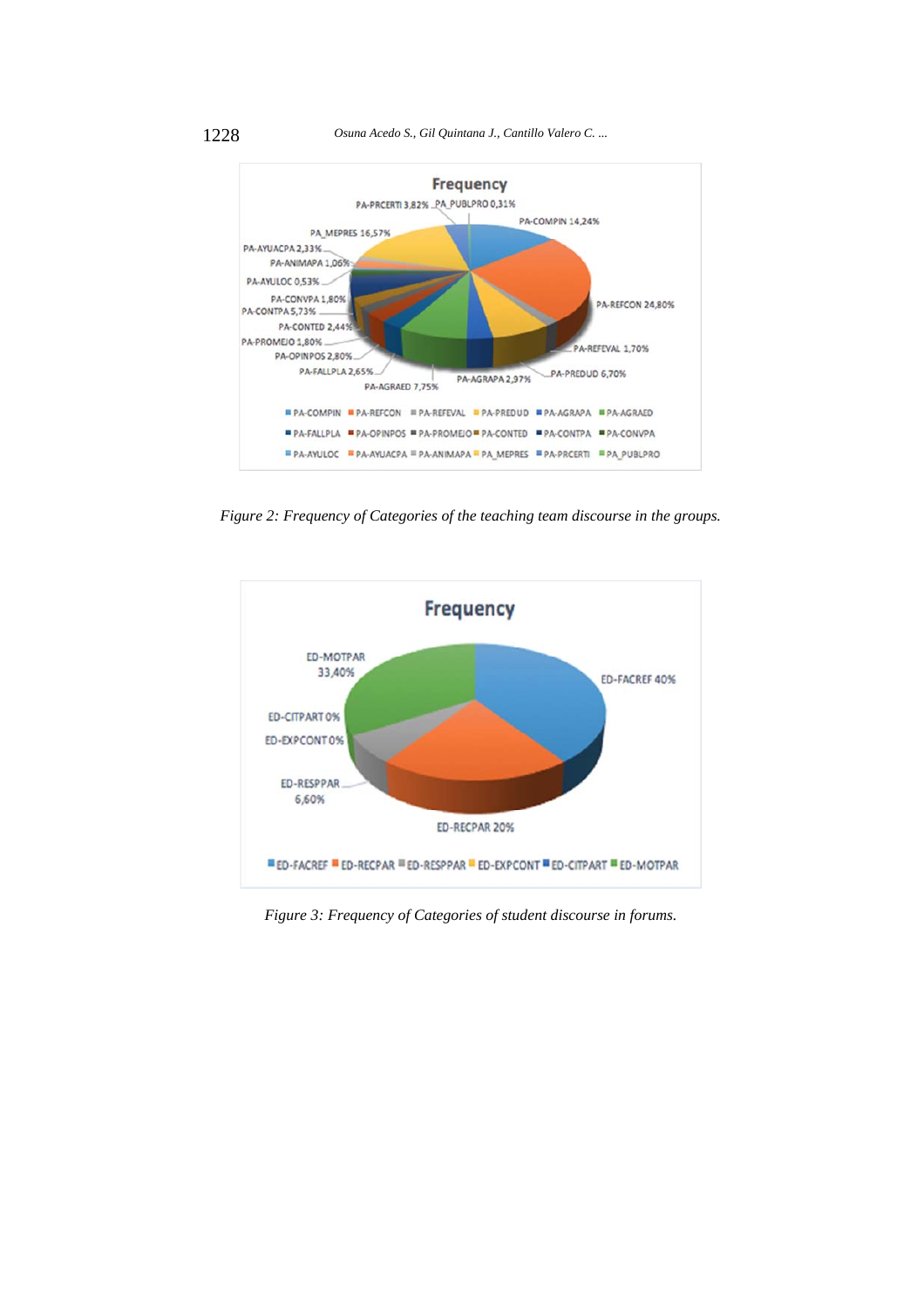

*Figure 4: Frequency of Categories of student discourse in the groups*

After analysing the messages, in general, and those aimed at enhancing the social dimension of students by the teachers in the group forums, in particular, we found a higher frequency of discourse aimed at encouraging participation (ED-MOTPAR) by students in the groups (33.40%) versus those found (3.96%) in the general forums. Along these same lines were the messages thanking for participation (ED-RECPAR), where 20% were found in the work groups and of these, less than half, 9.90% were aimed at expressing thanks for this in the general forums of the platform.

In comparison, we show the messages related to the cognitive dimension, as this is an aspect highlighting messages related to questions about contents and/or activities in the general forums (ED-RESPPAR and ED-EXPCONT). We noted an appearance of 31.65% in the general forum versus 6.60% in the groups for the first case and, 15.84% in the general forum versus their absence in those posted in the second case.

As shown in Figure 5, there is a higher value of the social dimension in discourse generated by the teaching team in the work groups, therefore providing interaction that goes beyond cognition and involving other factors such as feelings and emotions comprising the social space of the sMOOC learning community.

Similar to the discourse in general forums, were the limited messages shared on the topic of evaluation PA-REFEVAL (1.04%). This manifests a weak evaluation mentality and the use of grading guides for peer evaluations among participants. This is usually considered a task pertaining to teachers and, therefore, it is an additional challenge to propose this innovation as educational practice.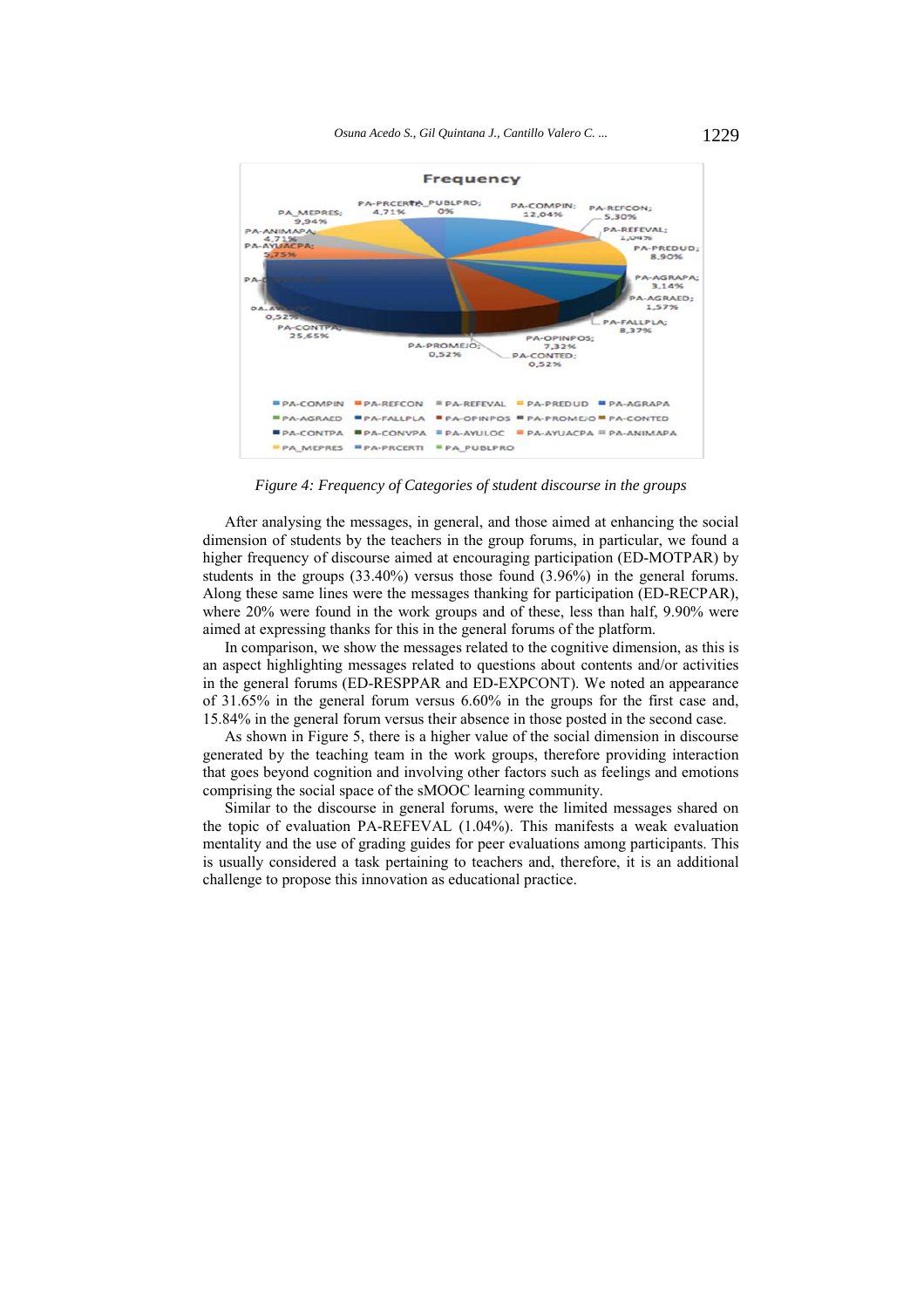

*Figure 5: Frequency of teaching discourses in general forums and in groups according to intentionality.*

In order to correlate the categories studied in the teacher and student groups, we associated the various codes according to the intentionality assigned to each role, analysing similar frequencies among the teaching team's discourses and the answers found among students related to critical reflection on the OER (ED-FACREF = 40%) proposed by the former and the participation and collaboration (PA-CONTPA + PA- $REFCON + PA-PREDUD = 39.85\%$  shown by the latter.

Also, there is an emerging reflection between messages fostering participation by the teaching team (ED-MOTPAR =  $33.40\%$ ) and the constructive feedback from students aimed at enhancing the use, distribution and reuse of OER which, no doubt, develops collective knowledge-building  $(PA-COMPIN + PA-ANIMAPA = 16.75\%)$ . The analysis of these elements evidences the impact of more horizontal and participatory dynamics based on bidirectional communications that facilitate student empowerment in their own teaching-learning process, as well as transferring the teacher focus, thus helping set up social and collaborative learning groups related to the creation of OER and collaborative work practices carried out on Telegram social community.

On the other hand, and by paying special attention to student messages, we found the greatest difference in their use when students post discourses, since the forums are used for reflections on contents, while the groups are used to reply directly to comments from other students. Regarding how students use forums and groups in the sMOOC, these are some highlights:

● Students share relevant information they find after searching the Internet. This type of action, which is very common in social networks, was carried out quite naturally in the course.

• The field of evaluation leads to discrepancies, where approximately half show support for the peer-to-peer evaluation (P2P) and the significant role played by students when assessing the work of their peers, both in and off the platform. In contrast, the other half regrets the absence of the teaching team in the evaluations and state that the instructions to assess their peers are not clear. We found that this type of evaluation specific to massive, open online courses is not accepted equally by all students.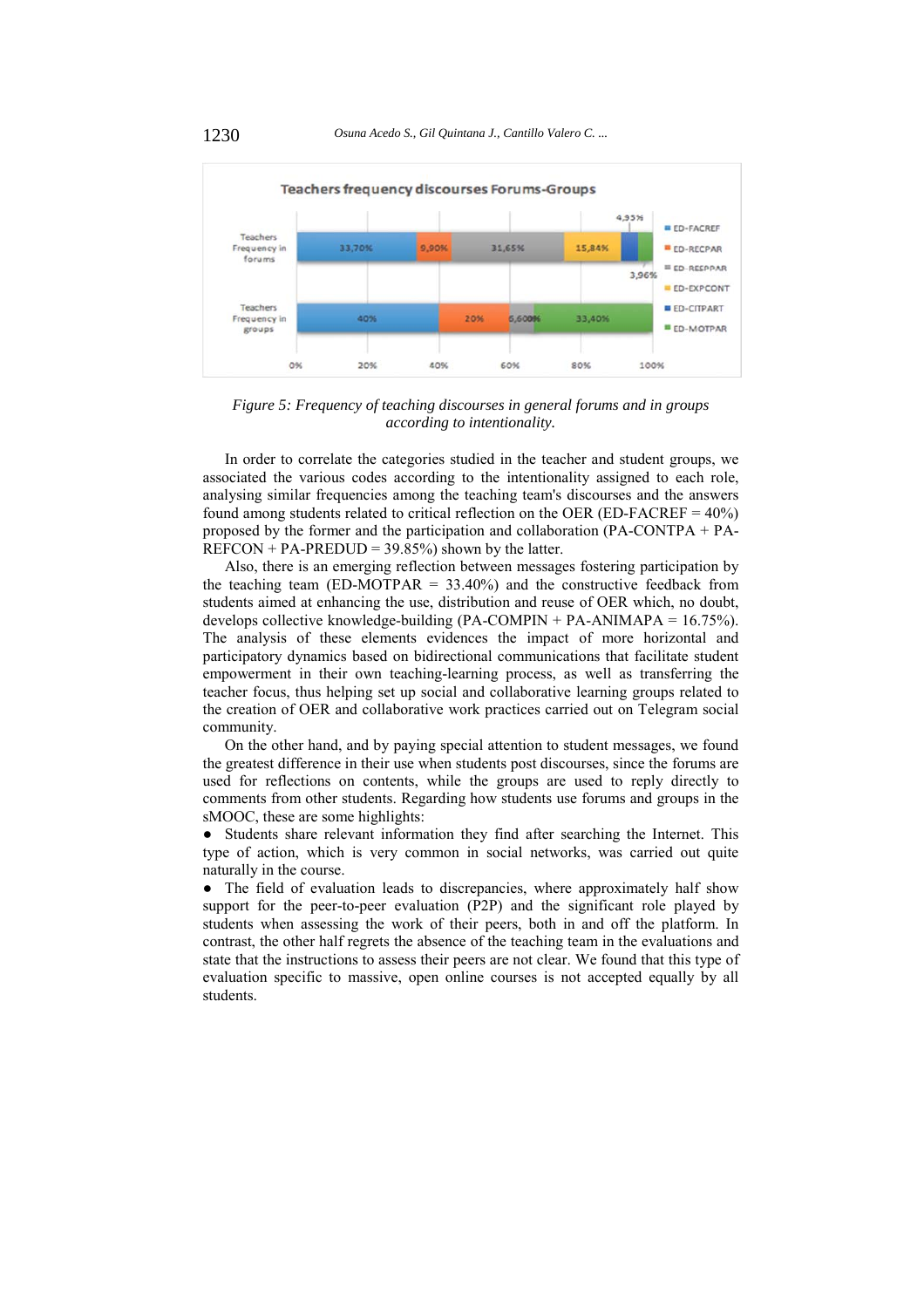● All assessments of the sMOOC were positive, except for a negative comment related to an improper teaching action. At the start of the sMOOC there were comments from students saying they did not know how to find their way around the course and could not understand the teaching logic, but it is always assumed to be due to their lack of experience with the course and the solution is dedicating more time to it.

All the data compiled and analysed which have been included in this study match those obtained in the student satisfaction surveys conducted at the end of the course, showing a high level of interest by the students (Figure 6) and their role as coparticipants in the undertaking of this type of massive open online learning (Figure 7).



*Figure 6: Student Satisfaction with sMOOC Step by Step.* 

As for the collaborative use of OER materials, we found, as shown in Figure 8, a very positive assessment of the collaborative open tasks  $(17.65\% + 25.98\% =$ 43.63%) by the students, the educational videos shared there  $(23.53\% + 24.51\% =$ 48.04%), the set of documents presented in the contents  $(22.06\% + 33.33\% =$ 55.39%) and the audiovisual materials provided  $(21.08\% + 29.90\% = 50.98\%)$ . These results show that, both the final materials used by students and those shared and generated in the teaching-learning process, were appreciated by students, since they materialise open and gradual knowledge-building. Therefore, the elements created initially by the teachers, as well as the strategies and practices used to generate the final materials, are initiatives that will continue evolving as they are being shared in open web designs through sMOOC.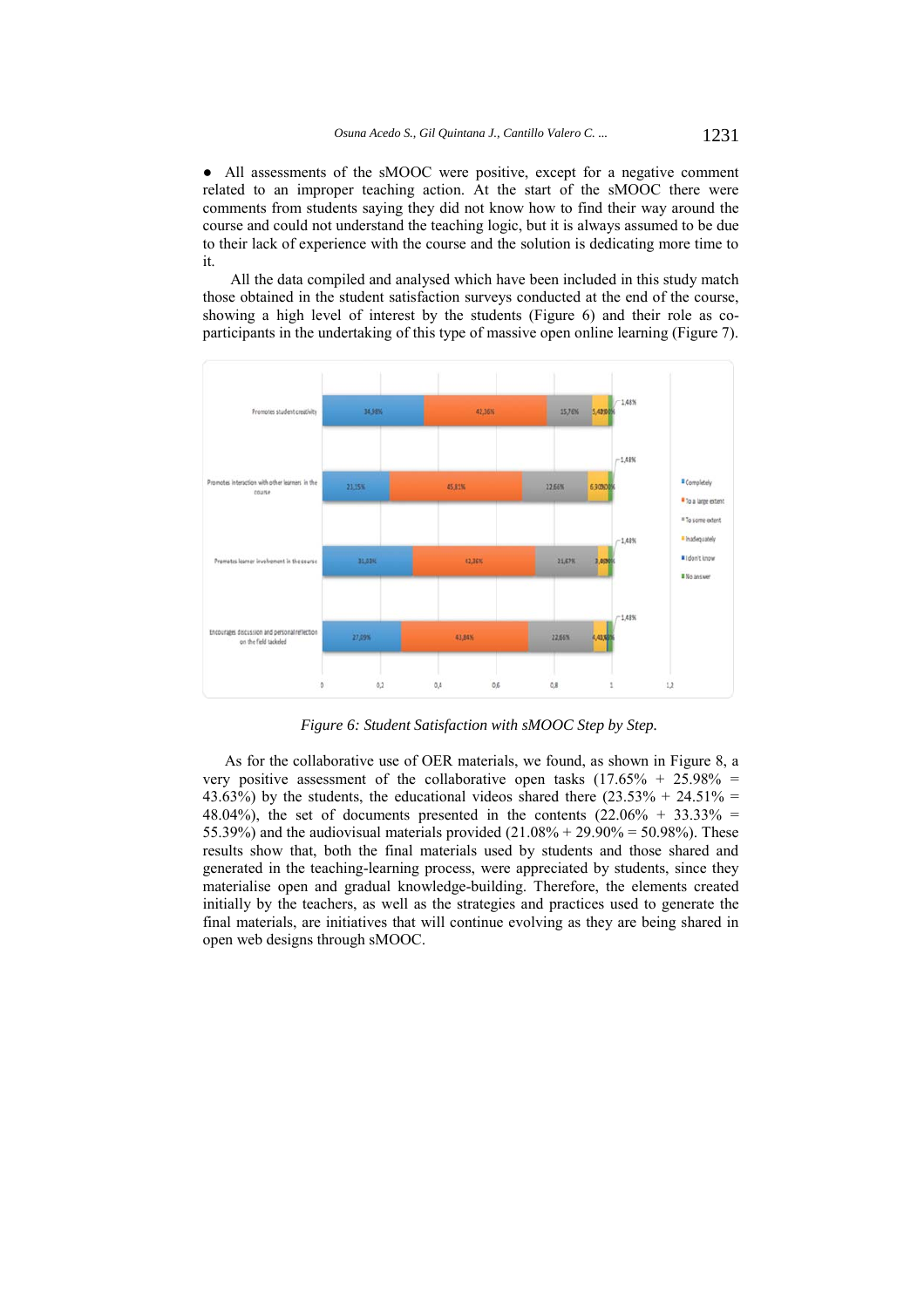

*Figure 7: Co-responsibility of students promoted by sMOOC Step by Step.*



*Figure 8: Assessment of resources and OER tasks by students.*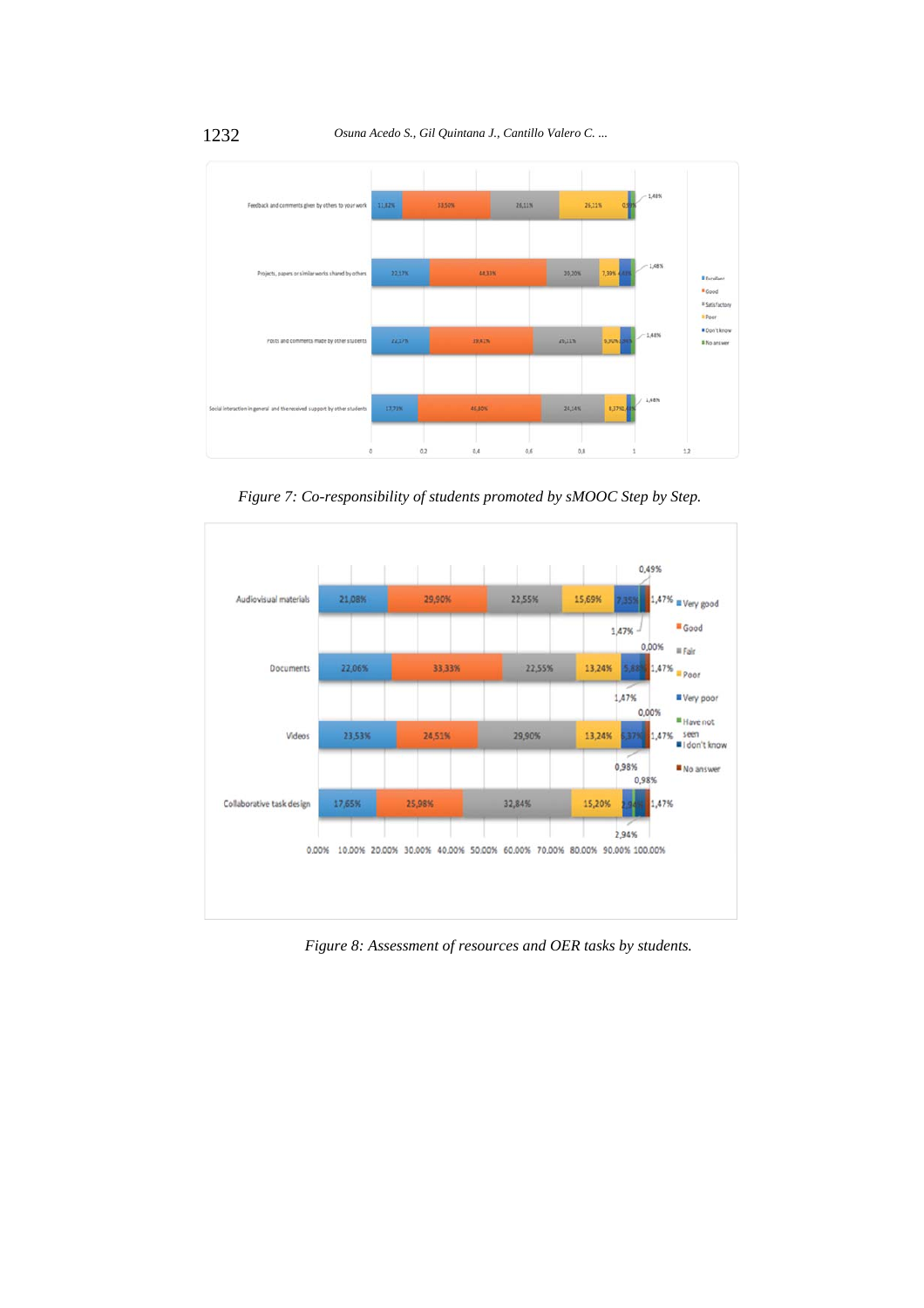#### **6 Discussion**

Do the collaborative work practices used in the education method of the sMOOC Step by Step favour the pedagogical change that is so necessary in education?

The study findings show that collaborative work practices help educational changes [Watson et al. 16]. The student discourse indicates very significant figures in this regard and, to a certain extent, they also show that both teachers and students agree on the need to socialise knowledge and make it democratic. One of the incentives for MOOC to emerge in 2008 was the breaking down of physical barriers in universities and higher education institutions, which allowed knowledge to flow openly worldwide. It is evident that not only teachers, but also students, share this belief and accordingly have created a social community within the course which has led to collaborative work.

Do the type of documents and audiovisual materials used in the course and the interrelationships between the members of the learning community have an impact on the level of satisfaction expressed by the students?

Moreover, we found that satisfaction with the documents and audiovisual materials used in the course, together with satisfaction with the level of interaction among teaching community members, had a positive correlation with the country of residence of the students of the sMOOC *Step by Step*. They valued interactivity as a real commitment with their own profession. To that end, they agreed that they needed to participate and be jointly responsible for their learning. We found nowhere in the student contents any doubts about their empowerment and level of commitment with their own learning, but not all students of the sMOOC *Step by Step* agree with this.

Does the communication model used in the sMOOC learning communities promote student empowerment in their own training?

Open and collaborative education practices are one of the solutions in the fight against the digital and cognitive gap. The students of the sMOOC *Step by Step* should commit to including this new education concept in their daily teaching career, becoming active cultural agents. This led the authors of this study to consider a follow-up study, an important aspect in the sustainability and development of the sMOOC model.

The data collected in the teachers' discourses show that collaborative practices are aimed at facilitating reflection and critical thinking in general forums, while the groups work more on answering conceptual questions. There is a clear rise in work showing student feelings and emotions, compared to the drop in more cognitive work.

The data collected from students' discourses show a clear increase in comments among students as well as evidence of the collaborative work conducted by them. Student feedback implies the subsequent inclusion of horizontal and participatory education actions.

There are many comments in the student discourses that mainly give thanks for the opportunity for active participation that this education method provides. However, when it comes to assessing Peer Evaluations, opinions vary wildly. There are two extremes: one values very highly the possibility of peer evaluations, while the other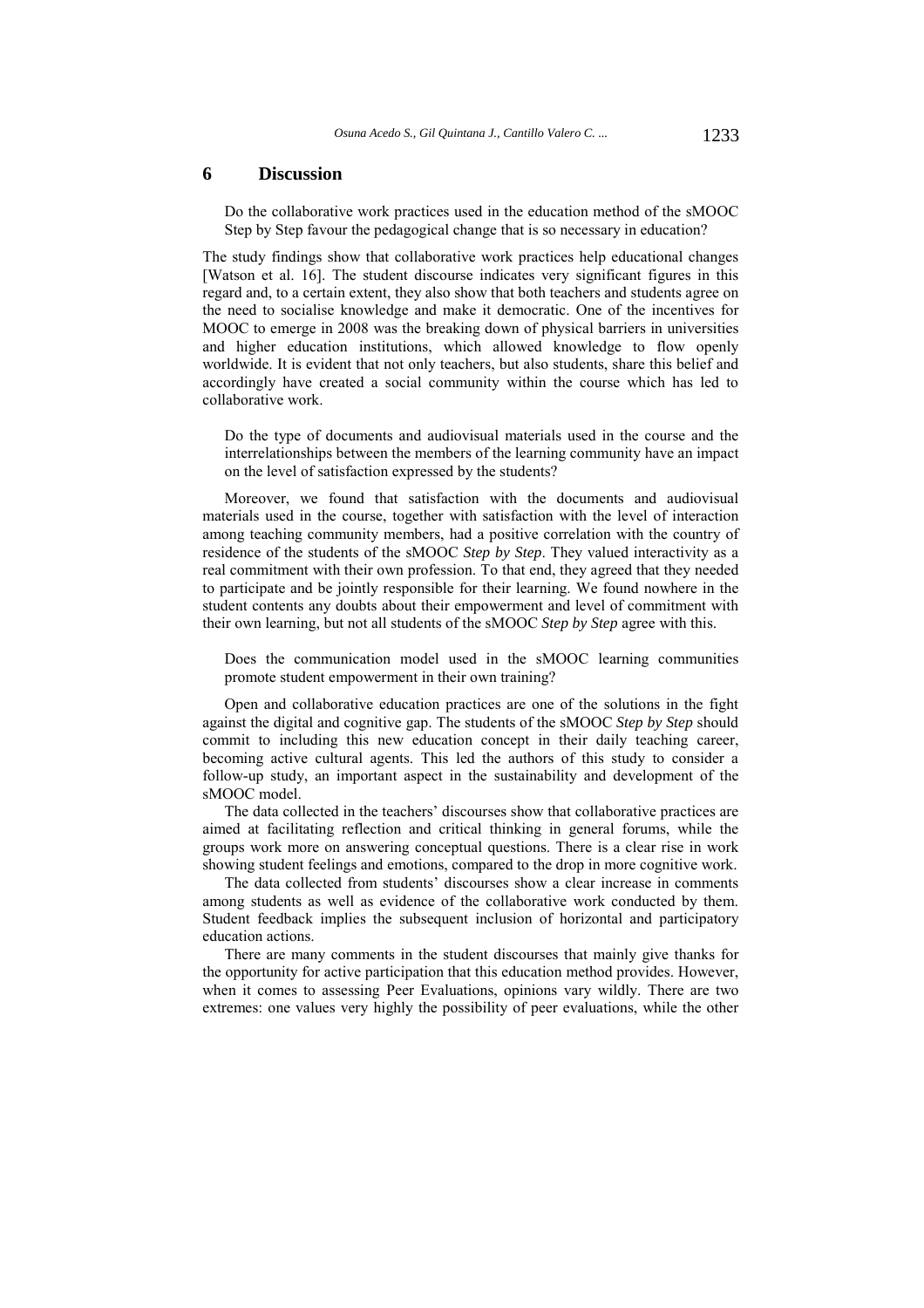does not like having another student -on equal standing- replace teachers in the job of evaluation. In fact, one of the elements they do not view positively is the quality of the grading criteria that must be used for peer evaluation.

# **7 Conclusions**

The experience conducted in the sMOOC *Step by Step* has been very interesting and enriching for all members of the learning community involved with the course. Digital, mobile learning and communication methods and educational environments, using their own courses, are implemented massively on a technological platform to encourage citizen activism and empowerment. As part of the ECO collaborative methodology, students create OER to evidence their reflection and learning, making them freely available to other participants wishing to use them. We have seen how sMOOCs facilitate reflection, while promoting and motivating participation of the members of the virtual learning community.

The educommunication model used in the sMOOCs of ECO project, in general, and of the sMOOC *Step by Step*, in particular, means that the education platform becomes the right setting to trigger student participation. It becomes a learning ecosystem thanks to the interaction generated among its members and sets the basis for intercreativity, collective intelligence and an architecture for participation. As confirmed when analysing the contents posted in these communities, traditional rules of education verticality are changed, empowering students as active and critical subjects, capable of creating their own learning outcomes and opportunities. This horizontal communication thus becomes the foundation on which a collaborative relationship based on consensus and mutual trust is established.

However, we found the dimension related to evaluation still needs more development. Peer evaluation, a characteristic of this model, has only been valued positively by a part of the sample, and they miss better organisation and planning of criteria for grading, a process which had, for years, been reserved for teachers. This assessment by students is key because the premise is different from the concept of education based on transmissive and conductive models, where students played no active role. As a result, participants in the sMOOC model feel lost, with no experience at all in this type of learning and very limited time to adjust.

In this sense, the teaching team plays an essential role in this education model, to be a guide and facilitator for learning, to respond to questions on contents, to interact in student comments and contributions to create feedback between teachers and students.

In the same way that Wikipedia represented a qualitative change in the building of collective knowledge, "this is a profound change in the dynamics of content creation!" [O´Reilly 05]. The development of a bidirectional communication model and an interactive pedagogical style, helps students feel like co-participants in a unique experience and engages them in the various activities. By making them their own, designing, redoing and sharing their contents, they contribute improvements and significantly enrich the course itself. In this way, collective knowledge-building becomes a reality in the sMOOC settings, projecting horizontal communication that shifts the responsibility for learning to the students, and consequently lends great importance to a teaching practice that must foster the use of techniques motivating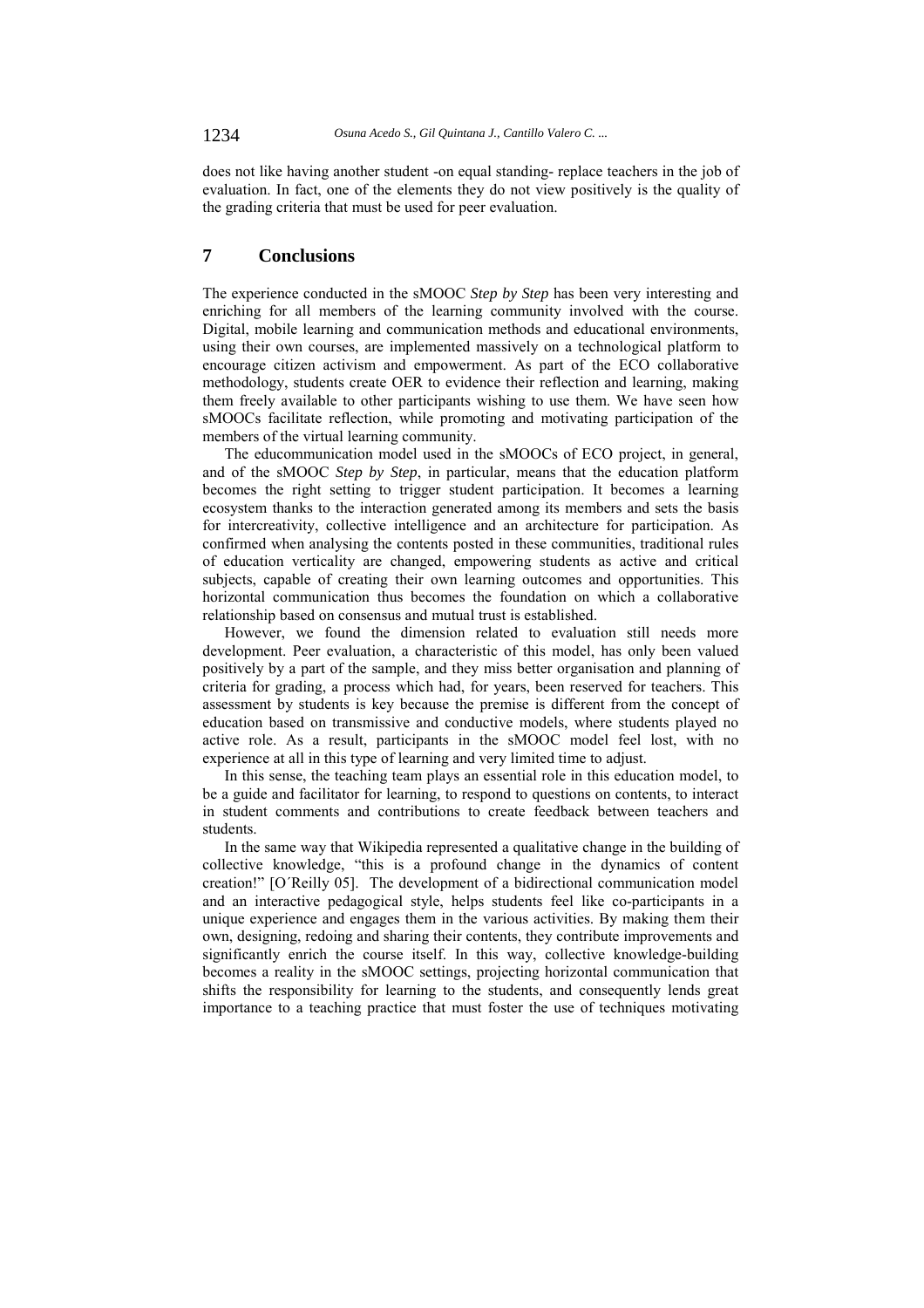participation, as shown by the discourse categories analysed. This reinforces the conclusions in the study by Marta, Gabelas and Herguetta who noted "the creation and maintenance of synaptic relationships (analysis and reflection), nodal relationships (collaboration and organization) and media relationships (information searches in the Net and distribution) played an important role in their acquisition of media competences and, consequently, in their active empowerment and transformation into critical and creative subjects." [Marta-Lazo et al. 16].

According to the research questions and the results obtained in this study, it can be concluded that the sMOOC model of massive, online and open training breaks with the paradigm of traditional education, which contributes to increase scientific literature regarding a more democratic model of education. Instead of focusing on individuality and competitiveness, it prioritizes learning through collaborative practices which help carrying out those educational changes required by the digital society. The empowerment of students in virtual educational scenarios makes the social construction of knowledge possible, on the one hand, and significantly increases their level of satisfaction with the teaching and learning process, on the other.

The experience within the ECO Project is valued very highly and there is an awareness that a path has been started towards a type of education better aligned with the demands of digital society, where students attain the digital skills needed. However, we are also aware of the fact that there is still a lot of work to be done, because not all students have been able to use the open contents of the sMOOC to build their own knowledge, using, reusing and adapting them to their needs. Nonetheless, it should be noted that one of the most important aspects of this study is that it shed light on everything we still need to improve and the commitment with future research, analysing the reality of these training proposals in the area of education and communication.

This study has brought to the surface everything we still need to improve, as well as the commitment needed for further research to analyse the reality of these massive, online and open training proposals in the field of education and communication. Further projection is open for sMOOCs as training spaces based on interaction and participation, aimed towards the development of students' empowerment and the peer assessment model in digital scenarios. As future lines of work and research, we propose a further technical development of the platforms in order to enhance its educational and educative tools. There is also open field to analyse the potential of these courses and the methodological changes taking place in digital learning.

#### **Acknowledgements**

This work was supported by the European Commission (ECO - E-learning, Communication, Open-data: Open-data: Massive Mobile, Ubiquitous and Open Learning - Project no.: 621127 - Convocatoria CIP (Competitiveness. and Innovation Framework Programme) - Theme 2: Digital content, open data and creativity – Obj 2.3.a: Piloting and showcasing excellence in ICT for learning for all).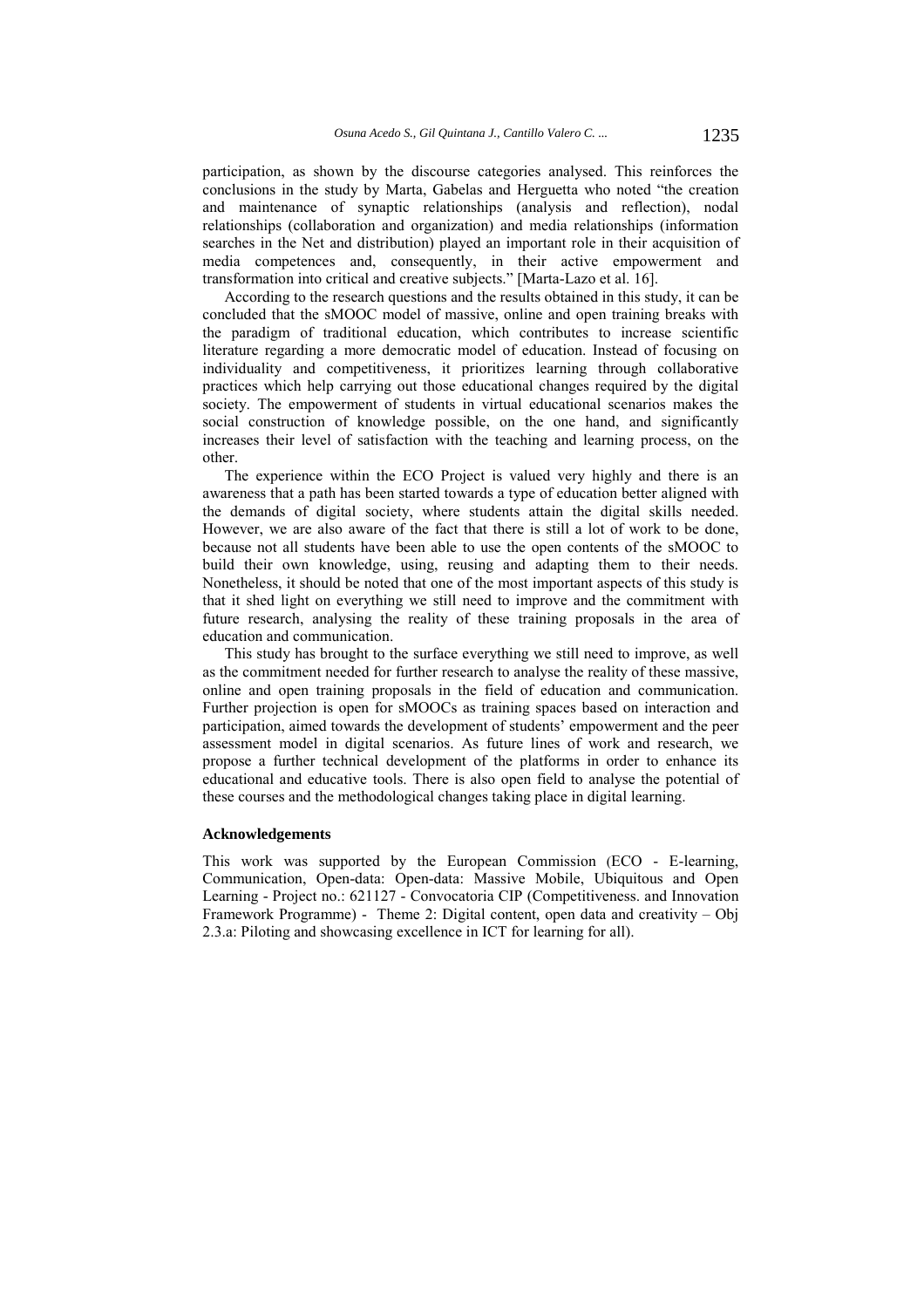### **References**

[Aparici & Silva 12] Aparici, R. & Silva, M.: Pedagogía de la interactividad. Revista Comunicar de Educomunicación, 38 (9) (2012), 51-58. Retrieved March 2017 from: http://www.revistacomunicar.com/index.php?contenido=detalles&numero=38&articulo=38- 2012-07

[Bernete 13] Bernete, F.: Análisis de contenido. En Lucas, A., y Noboa, A.: Conocer lo social: estrategias y técnicas de construcción y análisis de datos, 221-261. Madrid: Editorial Fragua.

[Berners-Lee 08] Berners-Lee, T.: Tejiendo la Red. El inventor del World Wide Web nos descubre su origen. Madrid: Siglo Veintiuno de España Editores.

[Callejo & Viedma 10] Callejo, J. & Viedma, A.: Proyectos y estrategias de investigación social: la perspectiva de la intervención. Madrid: McGraw Hill.

[Cantillo-Valero 14] Cantillo-Valero, C.: Nuevas dinámicas de aprendizaje en entornos virtuales, 57-86. In Osuna-Acedo, S.: Escenarios virtuales educomunicativos. Barcelona: Editorial Icaria.

ECO, Proyecto (14-17). E-learning, Communication, Open-Data: Massive Mobile, Ubiquitous and Open Learning. Competitiveness and Innovation Framework Programme (CIP). CIP-ICT-PSP.2013 Theme 2: Digital content, open data and creativity. Obj 2.3.a: Piloting and showcasing excellence in ICT for learning for all. Retrieved from: http://ecolearning.eu

[Garrison et al. 2001] Garrison, D.R. Anderson, T. & Archer, W.: Critical Thinking, Cognitive Presence, and Computer Conferencing in Distance Education. American Journal of Distance Education, 15 (1), 7-23. doi:10.1080/08923640109527071

 [Gil-Quintana 15] Gil-Quintana, J.: MOOC Innovación Educativa y desarrollo profesional. Posibilidades y límites de las TIC. Una experiencia desde la educomunicación en el Proyecto Europeo ECO. Qualitative Research in Education, 4(3), 299-328. doi:10.17583/qre.2015.1518

[Gil-Quintana 16] Gil-Quintana, J.: La nueva realidad sMOOC, una ventana abierta a la educomunicación. Revista Mediterránea de Comunicación, 7(2), 59-68. doi.org/10.1498/MEDCOM2016.7.2.5

[Gil-Quintana et al. 17] Gil-Quintana J., Camarero-Cano L., Cantillo-Valero C. & Osuna-Acedo S. (2017) sMOOC and Gamification – A Proposed Ubiquitous Learning. In: Wu TT., Gennari R., Huang YM., Xie H., Cao Y. (eds) Emerging Technologies for Education. Lecture Notes in Computer Science, 10108. Springer, Cham.

[Ibáñez 86] Ibáñez, J.: Más allá de la sociología. El grupo de discusión: Técnica y crítica. Madrid: Siglo XXI.

[Lévy 04] Lévy, P.: Inteligencia colectiva. Por una antropología del ciberespacio. Organización Panamericana de la Salud. Retrieved from:

http://inteligenciacolectiva.bvsalud.org/public/documents/pdf/es/inteligenciaColectiva.pdf

[Marta-Lazo et al. 16] Marta-Lazo, C., Hergueta-Cobacho, E., Gabelas-Barroso, J.A.: Applying Inter-methodological Concepts for Enhancing Media Literacy Competence. Journal of Universal Computer of Science doi:  $10.3217$ /jucs-022-01-0037 Retrieved from: http://www.jucs.org/jucs 22 1/applying inter\_methodological\_concepts/jucs\_22\_01\_0037\_00 54\_lazo.pdf